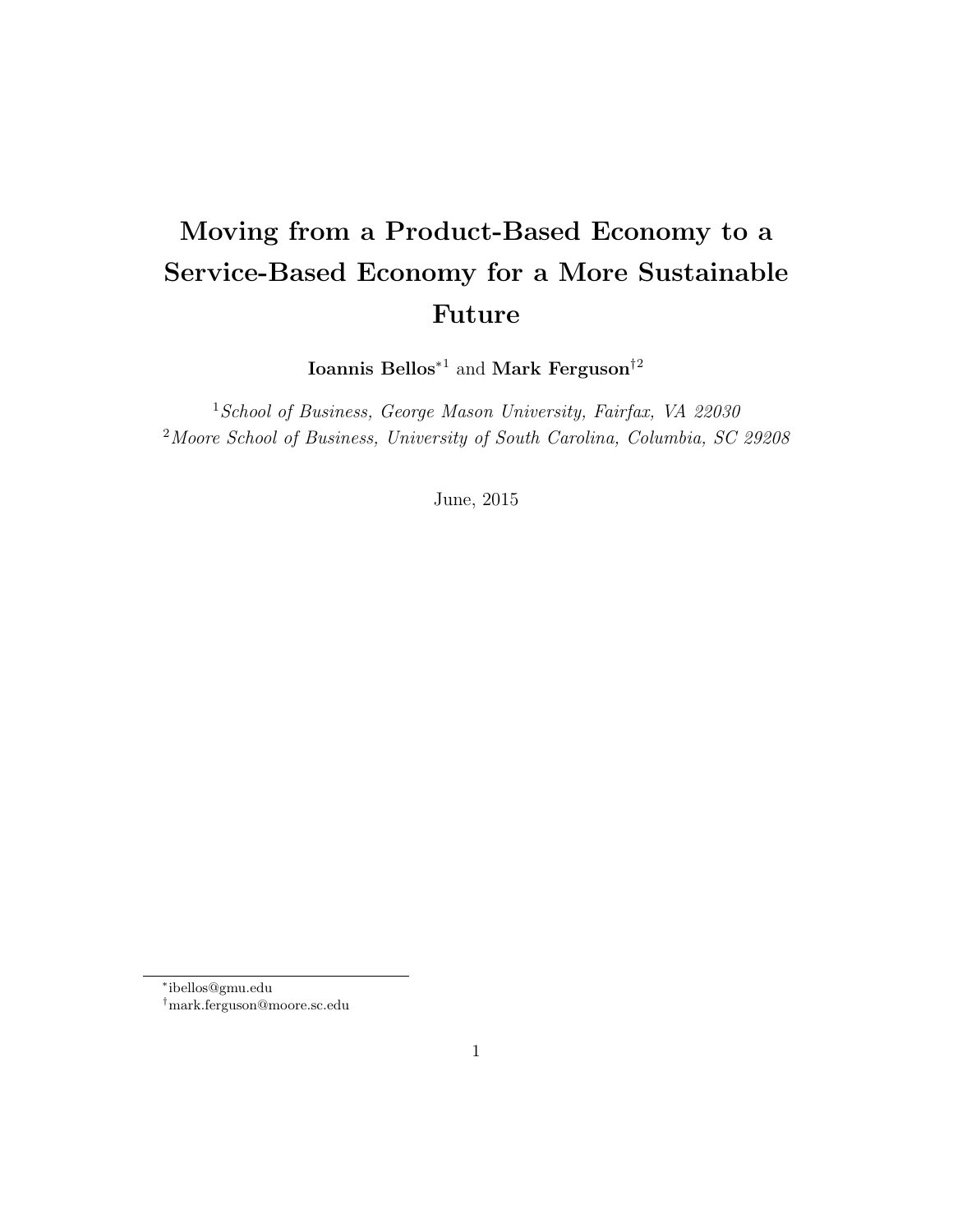# Contents

| $\mathbf{1}$ | Introduction                                                                          | 3                       |
|--------------|---------------------------------------------------------------------------------------|-------------------------|
| $\bf{2}$     | <b>From Products to Services</b>                                                      | $\overline{\mathbf{4}}$ |
|              | 2.1                                                                                   | $\overline{4}$          |
|              | 2.2                                                                                   | 5                       |
| 3            | The Economic and Environmental Impact of Servicizing Models                           | 8                       |
|              | Servicizing: The "Triple-Threat Business Model?"<br>3.1                               | 9                       |
|              | Assessing Business Model Performance against the Triple Bottom Line<br>3.2            | 10                      |
|              | $3.3\,$                                                                               | 11                      |
| 4            | <b>Implementing a Servicizing Strategy</b>                                            | 12                      |
|              | Possible Transition and Implementation Challenges from Adopting Servicizing 12<br>4.1 |                         |
|              | From an Economy Based on Products to Services and Now, to Collaborative<br>4.2        |                         |
|              |                                                                                       | 16                      |
|              | 4.3                                                                                   | 17                      |
| 5            | Conclusion                                                                            | 19                      |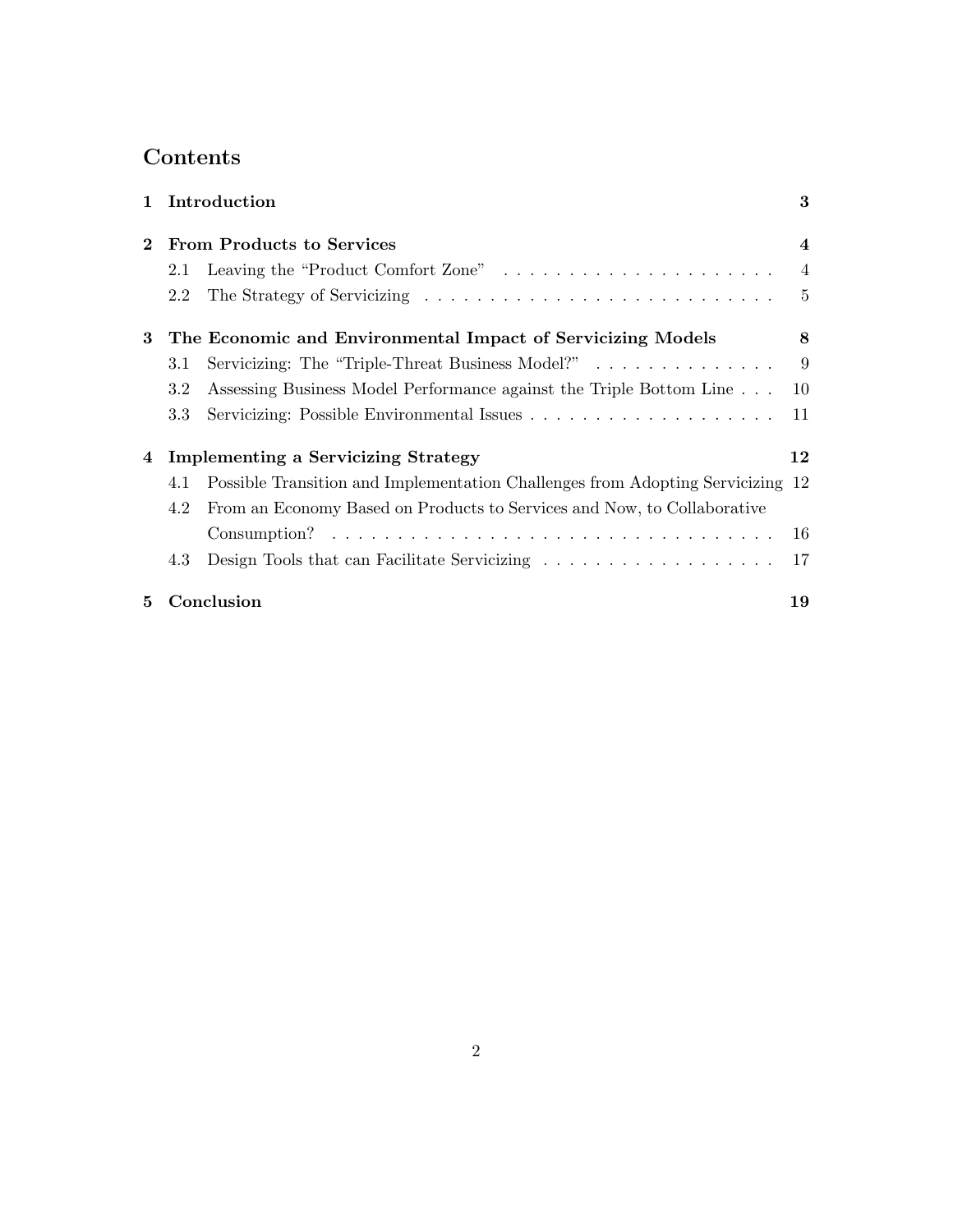### <span id="page-2-1"></span><span id="page-2-0"></span>1 Introduction

Traditionally, economic growth and prosperity have been linked with the availability, production and distribution of tangible goods as well as the ability of consumers to acquire such goods. Early evidence regarding this connection dates back to Adam Smith's Wealth of Nations (1776), in which any activity not resulting in the production of a tangible good is characterized as "unproductive of any value." Since then, this coupling of economic value and material production has been prevalent in both developed and developing economies throughout the world.

One unintended consequence of this coupling has been the exponential increase in the amount of solid waste being generated. The reason is that any production and consumption of material goods eventually generates the equivalent amount of (or even more) waste. Exacerbating this problem is the fact that, with today's manufacturing and supply chain management technologies, it has become cheaper to dispose and replace most products rather than to repair and reuse them. This has given rise to what some call a "disposable society."

To put things in perspective: In 2012 households in the U.K. generated approximately 22 thousand tons of waste, which amounted to 411 kg of waste generated per person [\(Department for Environment, Food & Rural Affairs, 2015\)](#page-21-0). During the same time period, households in the U.S. generated 251 million tons of waste, which is equivalent to a person generating approximately 2 kg of waste every day [\(U.S. Environmental Protection Agency,](#page-24-0) [2012\)](#page-24-0). Out of these 251 million tons of total waste generated, approximately 20% of the discarded items were categorized as durable goods. The disposal of durable goods is particularly worrisome because they are typically produced using material from nonrenewable resources such as iron, minerals, and petroleum-based raw materials.

It is clear that any business model that relies on a disposable society cannot be sustainable long-term model. For this reason, recent efforts have been made by policy makers to enable the creation of a "circular economy," which minimizes waste by re-using, repairing, refurbishing, and recycling materials and products [\(European Commission, 2014\)](#page-21-1). While doing so can minimize the amount of waste produced and promote a more efficient and ecofriendly use of overall resources, the creation of a circular economy does not really address the source of the problem-it is consumption that is the source of most wastes. Thus, reducing consumption can result in decreased production and less waste.

One solution to the disposable-society problem, proposed by the U.S. Environmental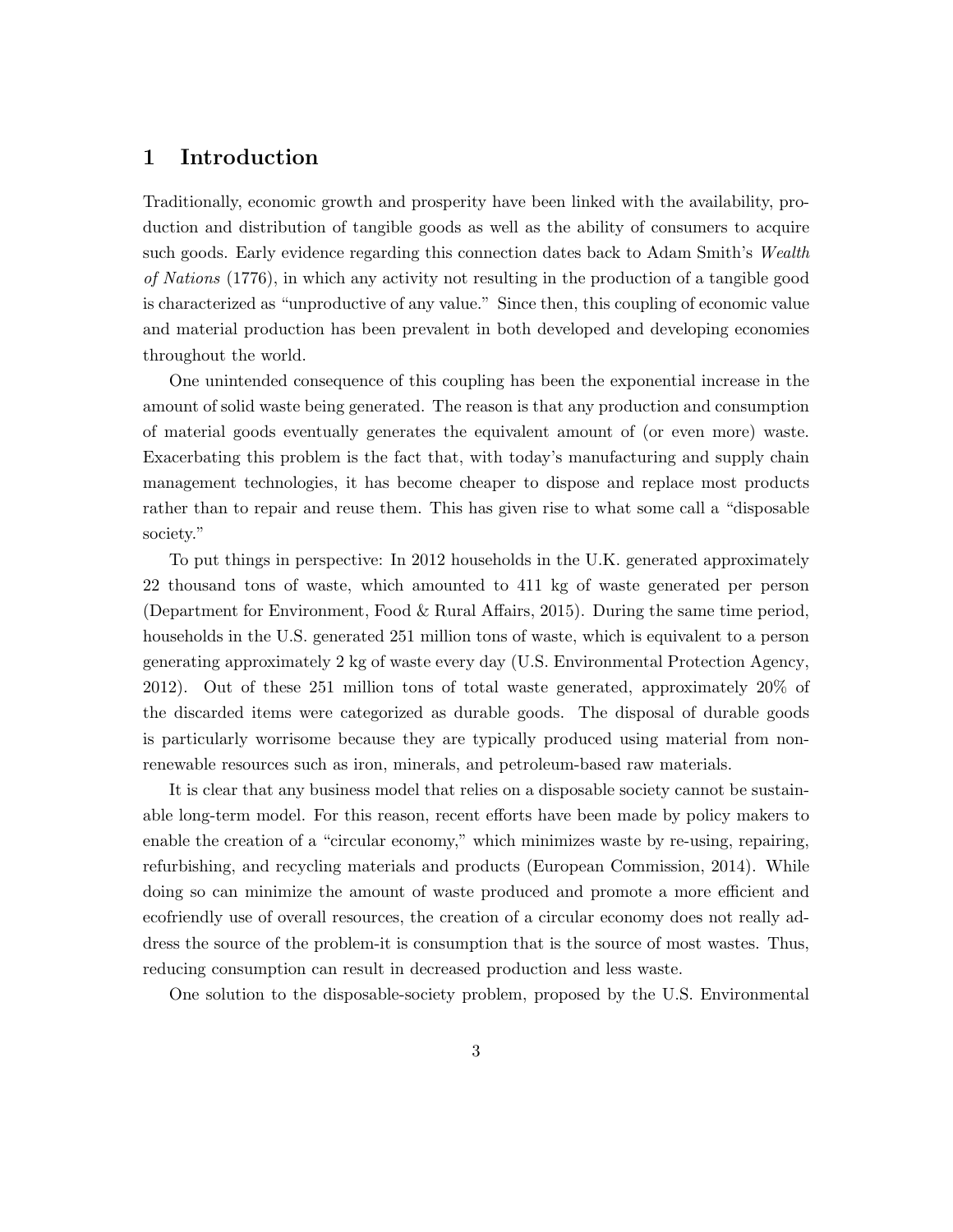<span id="page-3-2"></span>Protection Agency's Office of Resource Conservation and Recovery [\(U.S. Environmental](#page-24-1) [Protection Agency, 2009\)](#page-24-1), is for traditional product-based firms to move towards more service-based business models that do not focus on selling products but rather on selling the solutions that the products can deliver. A potential benefit of such models is that a firm can always maintain the ownership of the products it manufactures, thus reducing the incentive to increase revenue by simply selling more products. Moreover, switching the base of the transaction, from the product level to the use level, can restructure the economics of consumption and encourage more sustainable level of product use. In this chapter we examine the potential of such a solution from both an economic and environmental perspective.

The rest of this chapter is organized as follows. In Section 2 we first provide examples of firms that have transitioned from a product-based state to a service-based state and then we introduce the concept of servicizing. In Section 3 we discuss some reasons why traditional product-based firms may be interested in transitioning to a more service-based delivery strategy and how this transition may impact a firm's sustainability metrics. In Section 4 we discuss some of the challenges firms may face when making this transition and some of the key decisions that are required for doing so. We conclude in Section 5 and provide some possible directions for future research.

# <span id="page-3-0"></span>2 From Products to Services

In this section we describe how certain companies have made the transition from being product-based to being service-based. We also link such a transition to what has recently become known as servicizing strategies.

#### <span id="page-3-1"></span>2.1 Leaving the "Product Comfort Zone"

The service sector has been an integral part of economic activity in both developed and developing economies. In 2013 services accounted for approximately 80% of GDP in the U.S. [\(The World Bank, 2013\)](#page-23-0). During the same period, in China the service sector continued to grow to 46.9% of GDP, a dynamic that may indicate the move to a new stage in China's economic growth [\(Businessweek, 2014\)](#page-20-0).

Although such statistics are commonly used in texts describing the role of services in today's economy, another observation may help put a more interesting "face" on these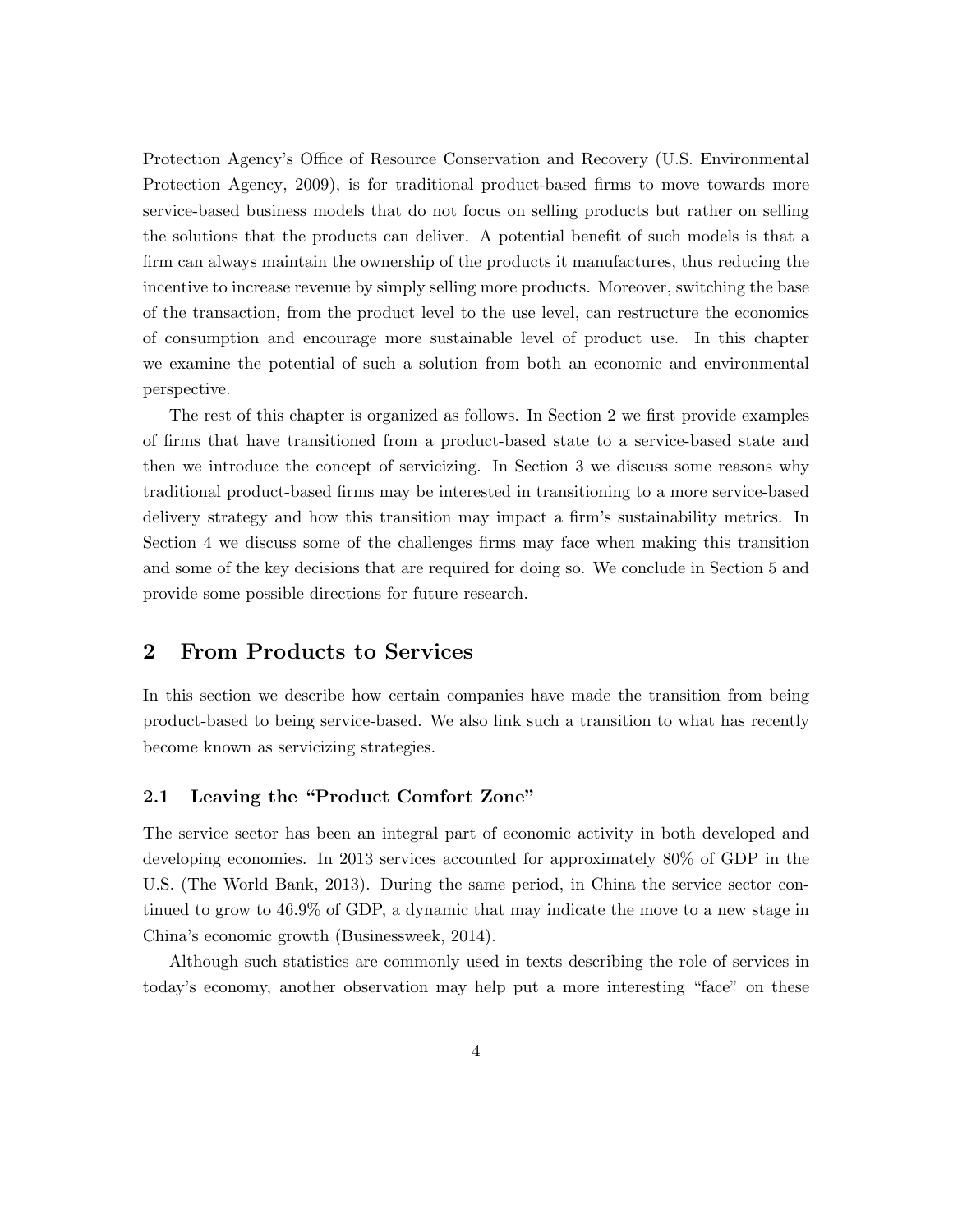<span id="page-4-1"></span>numbers. In particular, for many years organizations that are (or were) typically recognized as manufacturing/product firms have been increasing the service component of their offerings. Examples include GM's successful creation of the OnStar subscription service or its expansion to financial services through the acquisition of AmeriCredit Corp. in 2010 to create what is known today as GM Financial. Similarly, SKF, the Swedish manufacturer of ball and roller bearings, now offers subscription-based diagnostic and predictive maintenance services [\(SKF, 2014\)](#page-23-1). Dell and Hewlett-Packard created Dell Services and HP Enterprise Services, respectively, in order to provide IT and business services. These moves came in response to earlier moves by IBM, who has almost entirely transformed itself from a product-based company into a services company by selling its personal computers and servers business to Lenovo [\(Lenovo, 2004;](#page-22-0) [IBM, 2014\)](#page-22-1).

But why do manufacturers choose to go out of their "product comfort zone" to engage and invest in the creation of services? In the face of product commoditization and increasing competitive pressure, services can offer a stable and recurring revenue stream stemming from activities such as support, maintenance, and repair, which can extend well beyond the useful life of a product and generate lucrative profit margins. This can also increase the chances of cross-selling or alleviate customers' hesitation in upgrading to new products and equipment. Additionally, by offering after-sales support services, manufacturers can eliminate the need for third parties, who can erode brand perception, to perform these services. Furthermore, services are more difficult to reverse-engineer (i.e., to be imitated) and can facilitate longer and deeper relationships with customers due to longer contractual agreements. Manufacturers can also obtain a better idea about the customers' needs and the conditions under which the products operate and possibly customize their offerings accordingly. Finally, by offering services the manufacturers can acquire more accurate feedback about the performance of their products in the field, which can lead to product improvements and redesigns.

#### <span id="page-4-0"></span>2.2 The Strategy of Servicizing

In the aforementioned examples, regardless of whether the manufacturers offer a support (e.g., maintenance) or an "add-on" (e.g., OnStar) service, the base of the transaction remains at the product level. This is because the service is contingent on the customers purchasing a product. However, in recent years we have observed a trend where manufacturers from various industries have started switching their focus from selling products to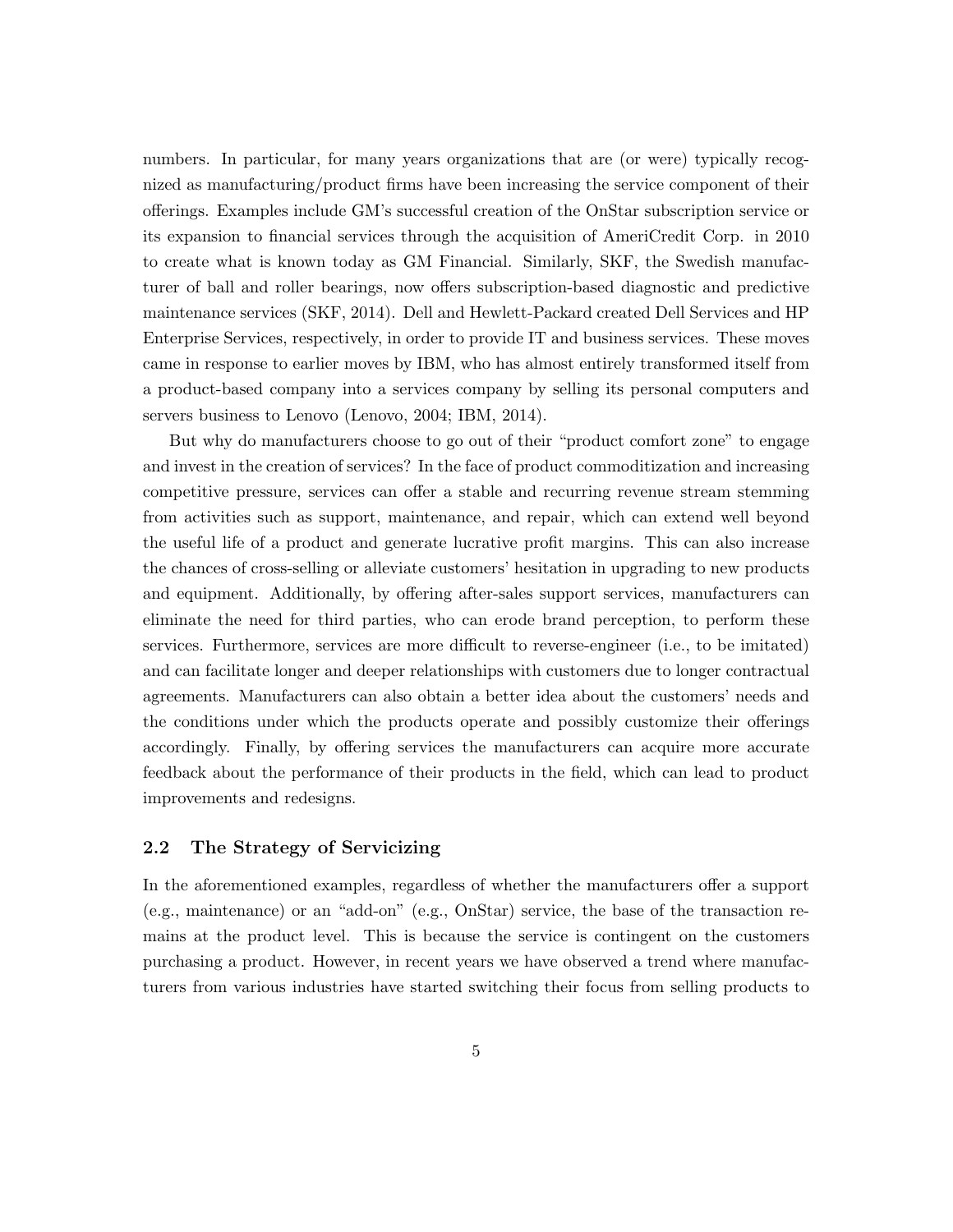<span id="page-5-2"></span>actually selling the solutions that their products offer. In most of the cases, manufacturers maintain the ownership of the products; therefore, the base of the transaction no longer seems to be the product per se, but rather the use of the product. This trend, also known as "servicizing,[1](#page-5-0)" indicates the transition from a product-based economy to a functional or solutions economy [\(Stahel, 1994\)](#page-23-2). In such an economy, instead of buying chemicals, for example, customers now have to option to buy chemical management services; instead of buying copiers, they can buy document reproduction services; and instead of buying cars, they can buy mobility services (see Figure [1\)](#page-5-1). Such options can be particularly attractive to customers because they free them from the administrative hassles and the operating risks (e.g., maintenance, repair) as well as the financial risks (e.g., depreciation of a product's market value) associated with product ownership.



<span id="page-5-1"></span>Figure 1: The transition from a product-ownership economy to a functional economy (adapted from [White et al., 1999\)](#page-24-2).

The strategy of servicizing involves the transition from an existing business model to one where the focus is on the service or, better put, the solution provided to the endcustomer. In fact, most business models can be thought of as comprising a combination of a product and a service component (see Figure [2\)](#page-6-0). A newly formed definition in the academic literature describes these models under the general term Product Service Systems (PSS). The definition of PSS varies throughout the literature but most authors agree that there exist three different PSS types [\(U.S. Environmental Protection Agency, 2009\)](#page-24-1): i) productoriented PSS in which a manufacturer, in addition to selling a product, includes extra

<span id="page-5-0"></span><sup>&</sup>lt;sup>1</sup>There is an abundance of similar terms like "servicization" or "servitization." We have chosen to use the term "servicizing" like many before us, without making any claims about its superiority or grammatical correctness!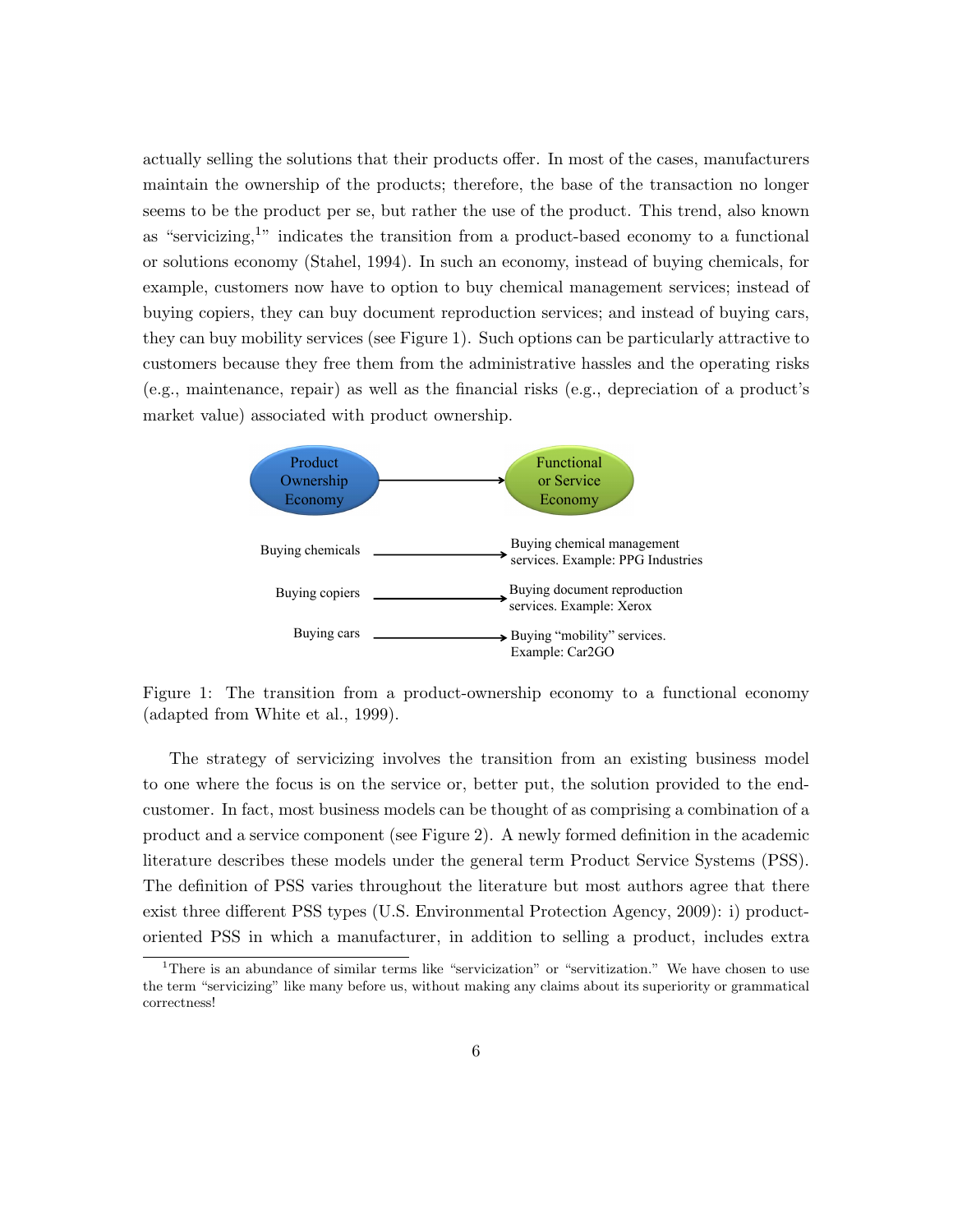<span id="page-6-1"></span>services (e.g., after-sales service), ii) use-oriented PSS in which the manufacturer maintains ownership of the product and sells the use or availability of it (e.g., leasing, rentals, car sharing), and iii) result-oriented PSS in which the manufacturer and the customer agree on a certain result or performance level (e.g., engine up-time).



<span id="page-6-0"></span>Figure 2: Product-Services spectrum and the different types of Product Service Systems (adapted from [Tukker, 2004\)](#page-24-3).

The above typology is by no means exhaustive, and some business models may fall under more than one type. For instance, the business model of fractional ownership (often found in the private jet industry; NetJets was among the first to offer such a model) where customers own only a fraction of an asset that entitles them to a certain amount of use, can be thought of as a combination of product-oriented and use-oriented PSS. In this chapter we avoid possible categorization conundrums and simply describe models in which the use, rather than the ownership, of the products governs the relationship between manufacturers and customers. To avoid an overly cumbersome use of terminology and unnecessary confusion, we refer to such models as servicizing business models.

One of the most celebrated examples of a successful servicizing business model in the academic literature is Xerox's document management services [\(Xerox, 2014\)](#page-24-4), where customers are charged on a per-use (per-page-printed) basis (see [Fischer et al., 2012\)](#page-21-2). In the automotive sector, servicizing has emerged through the business model of car sharing. Under car sharing, customers obtain access to a fleet of vehicles after paying a small annual fee. Upon joining the service, customers can check the availability of the vehicles and make reservations online. After using a vehicle, they pay only for the reserved amount of time. Although the most Although the most well-known car sharing provider is Zipcar, several auto manufacturers such as BMW, Peugeot, and Ford have entered the car sharing arena through small, pilot programs across the world. The most prominent and fastest-growing car sharing program offered by an auto manufacturer is Car2Go, a subsidiary of Daimler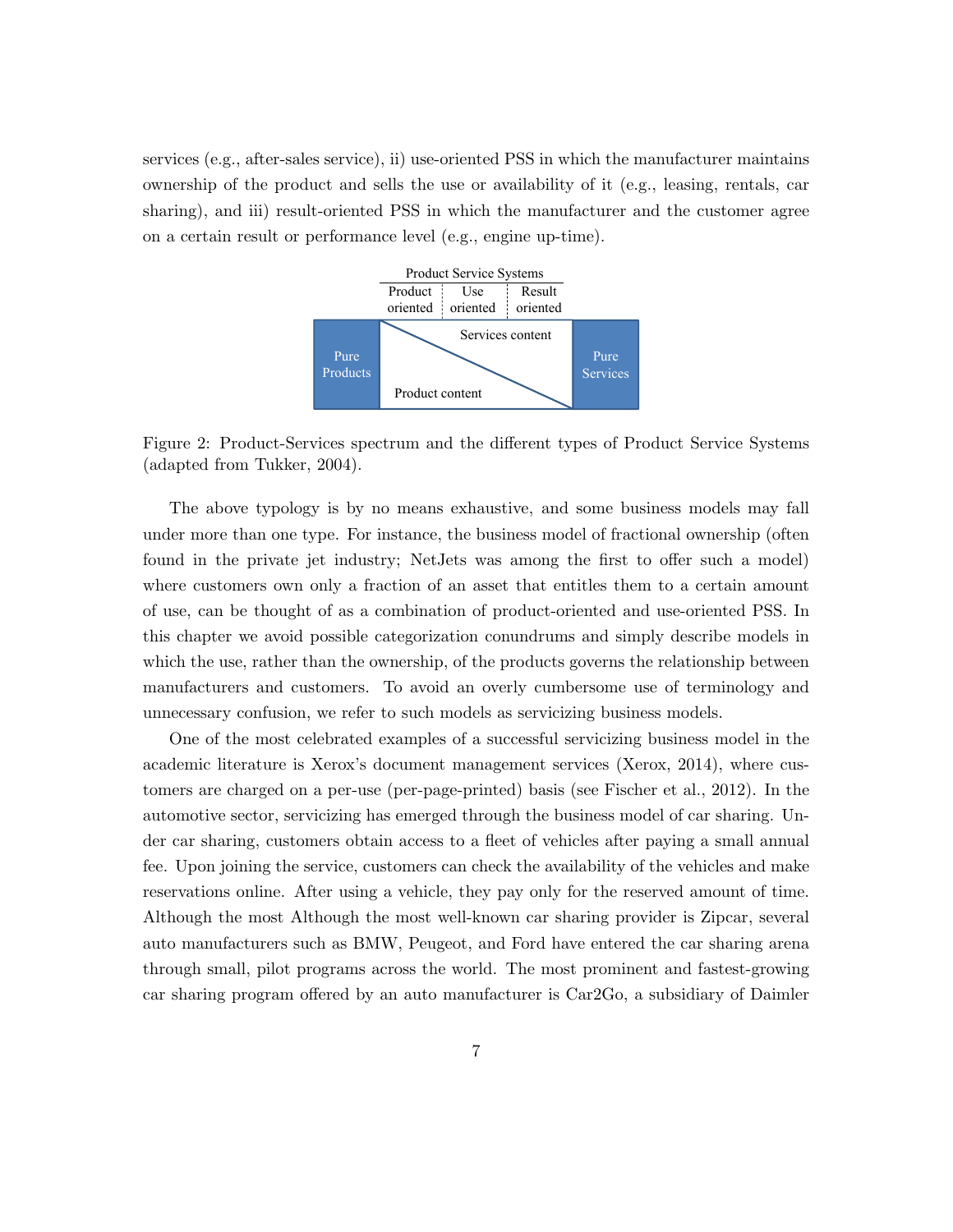<span id="page-7-2"></span>AG, which operates in several cities across the U.S. and Europe.

An example of a servicizing model in the aviation sector is offered by Rolls-Royce, who pioneered Power-by-the-Hour maintenance agreements under which it charges customers based only on the actual flying hours of the engines.[2](#page-7-1) For more examples of servicizing business models, we refer the reader to [Rothenberg](#page-22-2) [\(2007\)](#page-22-2), [U.S. Environmental Protection](#page-24-1) [Agency](#page-24-1) [\(2009\)](#page-24-1), and [Fischer et al.](#page-21-2) [\(2012\)](#page-21-2).

Researchers have argued that servicizing business models can lead to higher profitability. In particular, they have proposed that by focusing on the final customer needs and delivering integrated solutions fulfilling these needs companies can improve their positions in the value chain, enhance the value of their offerings, and improve their innovation potentials [\(Wise and Baumgartner, 1999;](#page-24-5) [Sawhney et al., 2003\)](#page-23-3). Such arguments are in line with our previous mention of the economic benefits of more service-oriented business practices. Besides the potential economic benefits that more service-oriented business models may hold, recently researchers and environmental groups have argued that servicizing business models may also be associated with environmental benefits and, therefore, can be positioned to support the objective of sustainable development [\(Rothenberg, 2007\)](#page-22-2). Throughout the rest of this chapter, we explore some of the rationale for this claim.

In this section we formally introduced the concept of servicizing and presented some of its most successful implementations in practice. We concluded by mentioning the support that servicizing has received as a potentially win-win (i.e., economically and environmentally superior) business strategy. In the next section we further explore some of the arguments regarding the economic and environmental potential of servicizing business models.

# <span id="page-7-0"></span>3 The Economic and Environmental Impact of Servicizing Models

In this section, we provide details regarding the economic and environmental appeal of servicizing models and, more specifically, their potential to support the three pillars of sustainability: people, profit and planet.

<span id="page-7-1"></span><sup>2</sup>The term performance-based contracting is also used to describe agreements that are similar in spirit.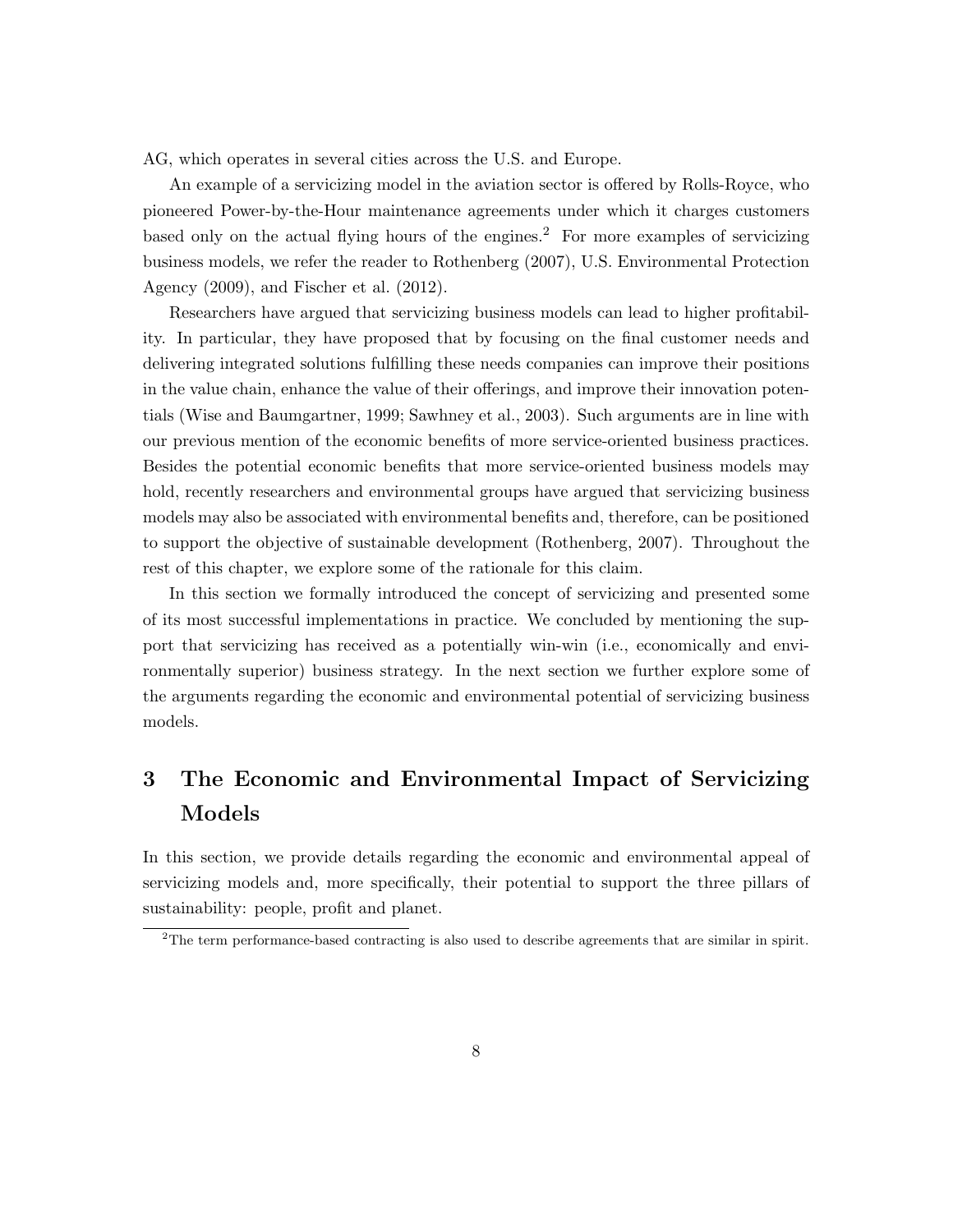### <span id="page-8-1"></span><span id="page-8-0"></span>3.1 Servicizing: The "Triple-Threat Business Model?"

The decoupling of customer value from product ownership seems to be at the heart of the arguments in support of the environmental potential of servicizing. The reason is that this decoupling can contribute to the dematerialization of the economy [\(Heiskanen and Jalas,](#page-22-3) [2000\)](#page-22-3) by requiring less energy or material to generate the same (or even more) customer value. This can sometimes be achieved simply through using novel contractual mechanisms. For instance, in the context of chemical management solutions, shared-savings contracts are sometimes used between suppliers and buyers instead of the typical price-quantity contracts. Under such contracts, a supplier is not rewarded based on the material sold to the buyer but, rather, based on the savings that the buyer enjoys due to a reduction in the consumption of such materials [\(Corbett and DeCroix, 2001;](#page-21-3) [Corbett et al., 2005\)](#page-21-4).

For another context in which dematerialization may also occur, consider the business model of car sharing. By the very nature of this model, car sharing providers like Car2Go can benefit from a pooling effect and satisfy customers' needs through a smaller number of vehicles because a single vehicle can be used by many customers at different periods of time. This results in better fleet utilization and overall lower production volume, which directly benefits the environment by reducing the production-related emissions and use of raw material. This is true under several servicizing models, the providers of which do not need to dedicate one product to each customer.

The arguments for the environmental superiority of servicizing are also supported by the fact that, in the majority of the business models, customers are charged on a per-use basis (e.g., per-page-printed, per-mile-driven etc.). Directly linking payment to product usage may incentivize customers to reduce their use of the product, resulting in a lower environment burden. The decrease in usage due to pay-per-use pricing is attributed to what is known as the taxi-meter effect (or flat rate bias; see [Lambrecht and Skiera, 2006\)](#page-22-4), which postulates that customers enjoy their product usage more at a flat rate and tend to use it less when they are charged for each unit of usage.

Finally, in most of the servicizing business models the manufacturer maintains the ownership of the products. This may incentivize manufacturers to design and produce products of higher reliability [\(Guajardo et al., 2012\)](#page-22-5) or with longer useful life, so as to maximize the revenue extracted from each product per unit of time. This can also be achieved through better maintenance, which can typically be accomplished more productively by the manufacturer than the customer. Such practices also affect the end-of-life management of the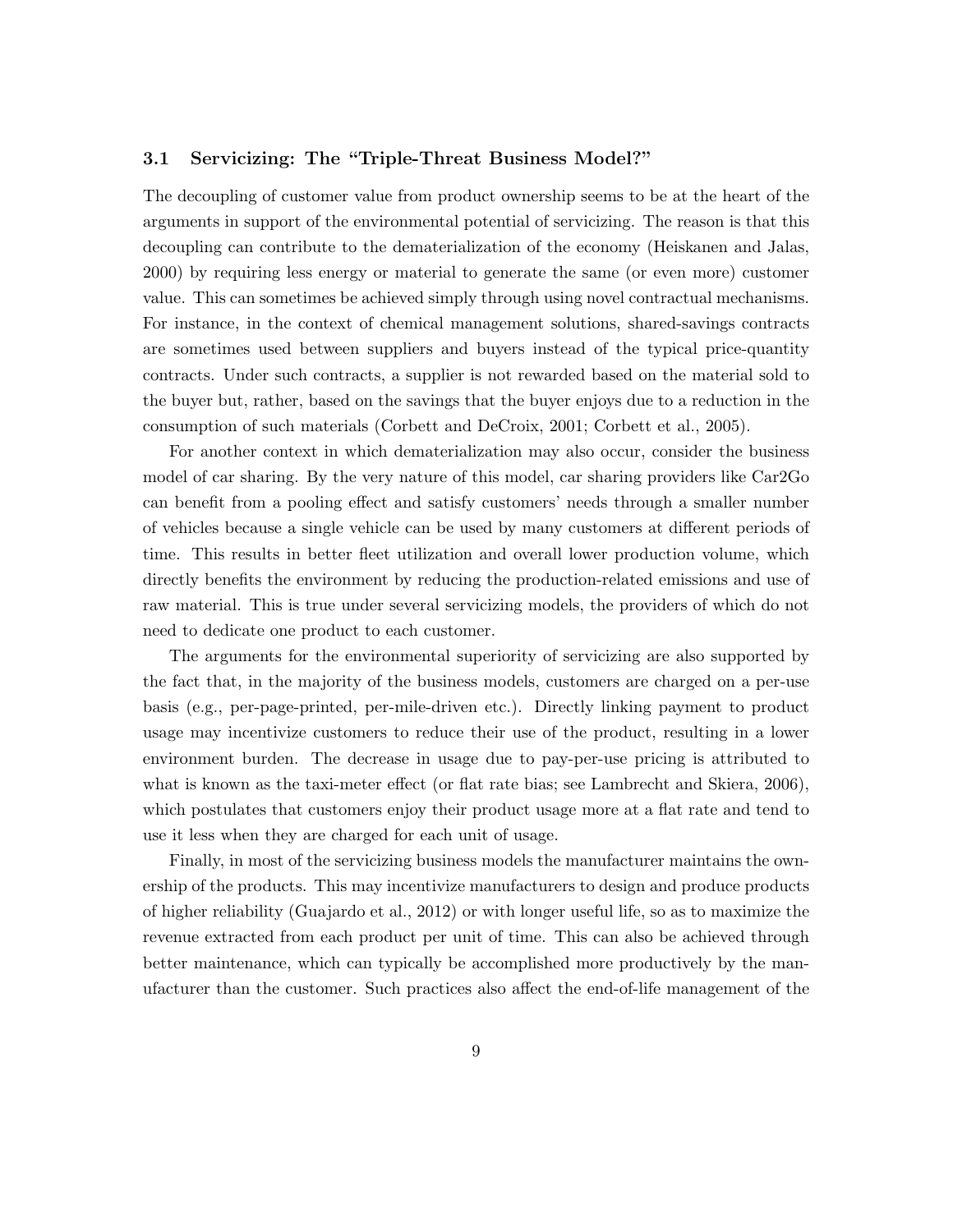<span id="page-9-1"></span>products since a manufacturer is more likely to choose a more environmentally friendly way to dispose of a product than a customer and may even reduce the number of units that are disposed of in any given period of time by prolonging the useful lifecycles through remanufacturing or harvesting spare parts.

Do the above-mentioned arguments imply that servicizing is the "triple-threat business model," that is, a business model that excels simultaneously in all three pillars of sustainability: people, profit, and planet? Recent research [\(Bellos et al., 2013;](#page-20-1) [Agrawal and](#page-20-2) [Bellos, 2015\)](#page-20-2) shows that this may not always be the case. But why not? Before we answer this question, we need to understand how the three pillars of sustainability relate to each other and how the performance of a business model with respect to these dimensions is assessed.

# <span id="page-9-0"></span>3.2 Assessing Business Model Performance against the Triple Bottom Line

With respect to the profit dimension, it is straightforward to argue that, for a given (payper-use) price, profit increases as the number of customers who use the firm's products increases and/or the amount of use that each customer extracts from the product increases (i.e., as customers drive more or print more pages).

With respect to the people dimension, one way to estimate the impact of a new business model is to measure the overall consumer surplus. Assuming that every customer derives a positive utility from using a product, then for a given (pay-per-use) price higher product usage increases an individual consumer's surplus. Similarly, the overall consumer surplus increases as the number of customers who adopt and use a product increases.

This brings us to the third dimension: that of environmental performance (i.e., the planet). To assess the environmental performance of a business model, a lifecycle approach can be adopted and the environmental burden created at the phases of production, use, and disposal can be calculated [\(Agrawal et al., 2012\)](#page-20-3). The environmental burden during the production and disposal phases depends on the total number of products manufactured and disposed of during each time period, while during the use phase it depends on the amount of the overall use that customers extract from the products (it may already be apparent that what increases profit or consumer surplus may also increase the environmental burden). Each phase may also be characterized by a different per-unit environmental impact. For instance, a certain type of product may cause a higher environmental burden during the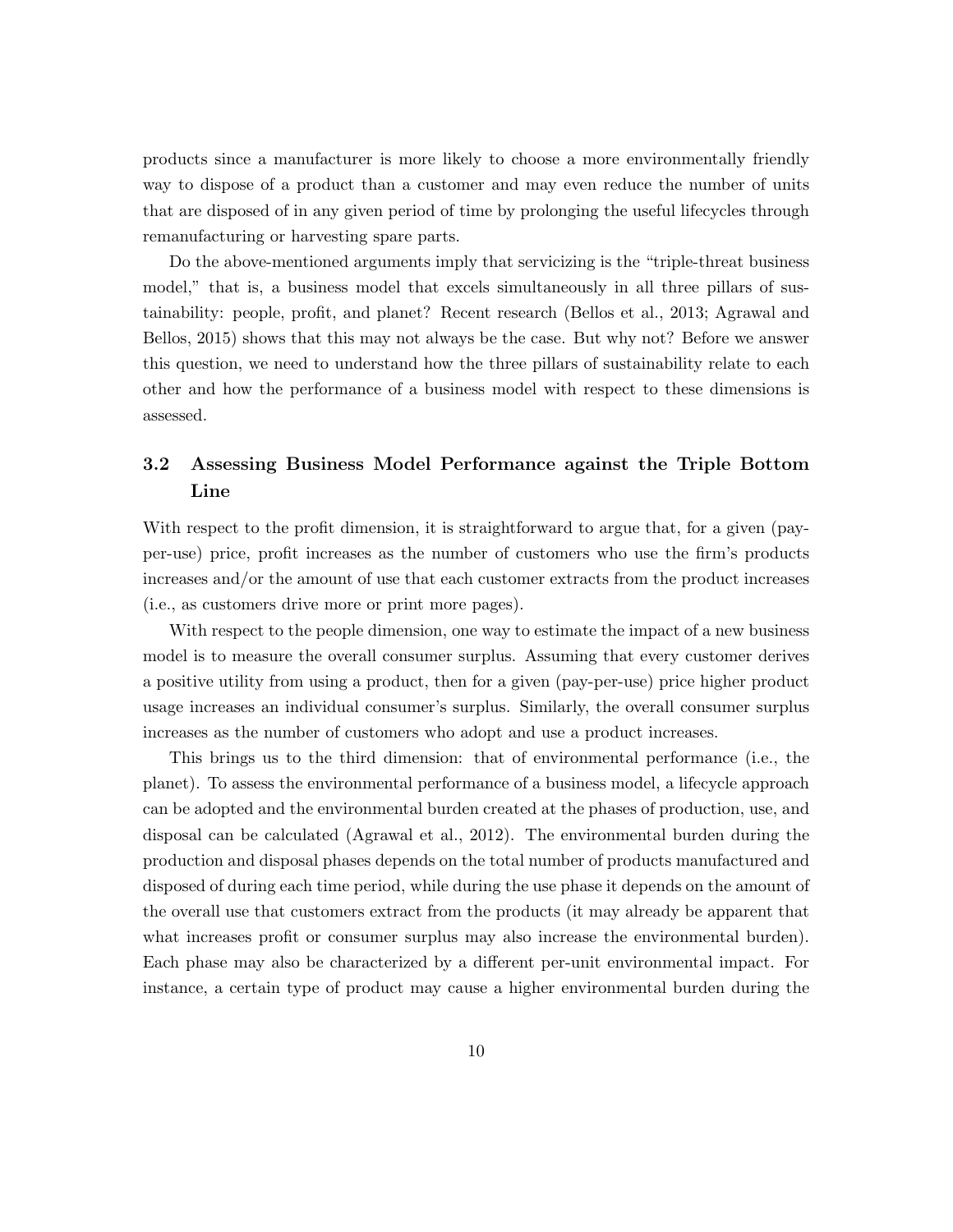<span id="page-10-2"></span>use phase as opposed to the production or disposal phase.

#### <span id="page-10-0"></span>3.3 Servicizing: Possible Environmental Issues

From an environmental point of view, the implementation of servicizing, as opposed to a traditional sales-only business model, can backfire from a few angles. As an example, consider again the business model of car sharing. It is true that customers may choose to relinquish car ownership and decide to cover their transportation needs by joining a car sharing program, something that would constitute an environmental win. However, at the same time, car sharing may make car usage more attractive to customers who typically use more sustainable modes of transportation (e.g., biking and/or public transportation). While the pooling effect may cause the overall number of vehicles produced to decrease, a larger number of customers adopting car sharing may imply that the overall level of vehicle usage increases (see [Bellos et al., 2013\)](#page-20-1). Despite the fact that such an increase in usage may lead to a higher profit and higher consumer surplus, it can also be environmentally problematic because several studies [\(Sullivan and Cobas-Flores, 2001;](#page-23-4) [MacLean and Lave,](#page-22-6) [2003\)](#page-22-6) have shown that the majority of the environmental impact of an automobile occurs during the use phase of its lifecycle. This issue may not be unique to car sharing, as many other types of products are characterized by higher use rather than production impact.

Even the pooling effect, which can be directly linked to the concept of dematerialization, may also be responsible for some unintended environmental drawbacks. The reason is that a smaller production volume due to pooling results in a smaller overall production cost, which may allow the manufacturer to: i) lower the prices and/or ii) invest in improving the product efficiency (the manufacturer may be particularly interested in improving product efficiency because under most servicizing business models the manufacturer is responsible for the operating cost of the product). Since lower prices and improved efficiencies may further increase adoption and overall product usage (and therefore profitability), the well-known Jevons paradox<sup>[3](#page-10-1)</sup> may occur and result in higher environmental burden.

In this section we provided a brief summary of the economic and environmental implications associated with the implementation of a servicizing business model. For an analysis of the environmental performance of servicizing, we refer the reader to [Agrawal and Bellos](#page-20-2) [\(2015\)](#page-20-2). In what follows, we provide more details on how firms may implement a servicizing

<span id="page-10-1"></span><sup>&</sup>lt;sup>3</sup> According to the Jevons paradox (also referred to as the rebound effect; [Greening et al., 2000\)](#page-21-5), the overall rate of consumption of a resource increases as the efficiency of the resource improves. That is, as we make the usage of something cheaper, we tend to use more of it.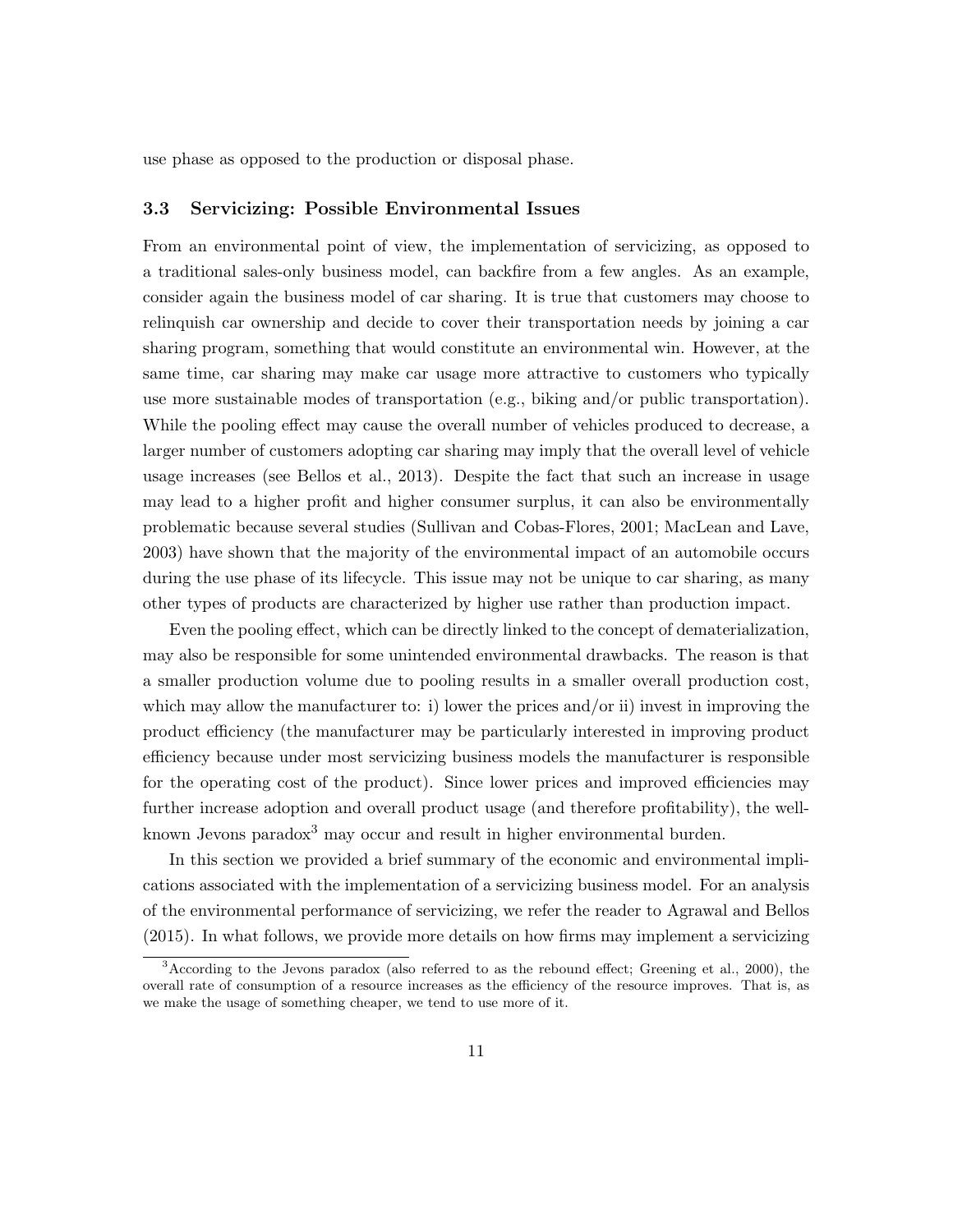strategy and some of the major challenges inherent in doing so.

# <span id="page-11-0"></span>4 Implementing a Servicizing Strategy

Having discussed some of the multiple benefits that a servicizing strategy can provide, we now outline some of the possible implementation challenges that an organization may face during the transformation of its business model from a product-based one to a solutionsbased one. In addition, we describe the close relationship of an even newer class of business models, known as collaborative consumption models, to servicizing business models. Finally, we provide information about a design technique that is widely used in practice and which can facilitate the implementation of a servicizing strategy.

# <span id="page-11-1"></span>4.1 Possible Transition and Implementation Challenges from Adopting Servicizing

From an economic point of view, the transition to services has not always been successful, as there have been several cases where increasing the service component of a product-based organization decreased the overall firm performance [\(Gebauer et al., 2005\)](#page-21-6). Interestingly, recent research [\(Suarez et al., 2013\)](#page-23-5) has identified a non-linear effect between firm profitability and the extent of the service involvement. Specifically, services appear to have a positive effect on profitability after they reach a critical point of contribution to the firm's overall revenue. This may indicate a strategy where firms initially provide their services at a low price in order to attract customers into buying their products. As the number of customers reaches a critical mass, the firms may tend to focus on service delivery and to streamline the relevant processes, resulting in improved profitability.

One may argue that the inability of some product organizations to reap the benefits of providing services relates to the hurdles they face trying to transition from a product-based mentality to a service-based one. These hurdles can be attributed to the inherent differences[4](#page-11-2) between managing products and managing services. For instance, in product-based environments, centralization, efficiency, economies of scale, and standardization share a common underpinning, that of eliminating variability, which is almost always considered

<span id="page-11-2"></span> $4$ Some of these differences are probably hard-coded due to differences in the training of key stakeholders. Such differences typically fortify silos within organizations. For instance, think of the eternal clash of the "hard" engineering/operations with the "soft" marketing side of the house.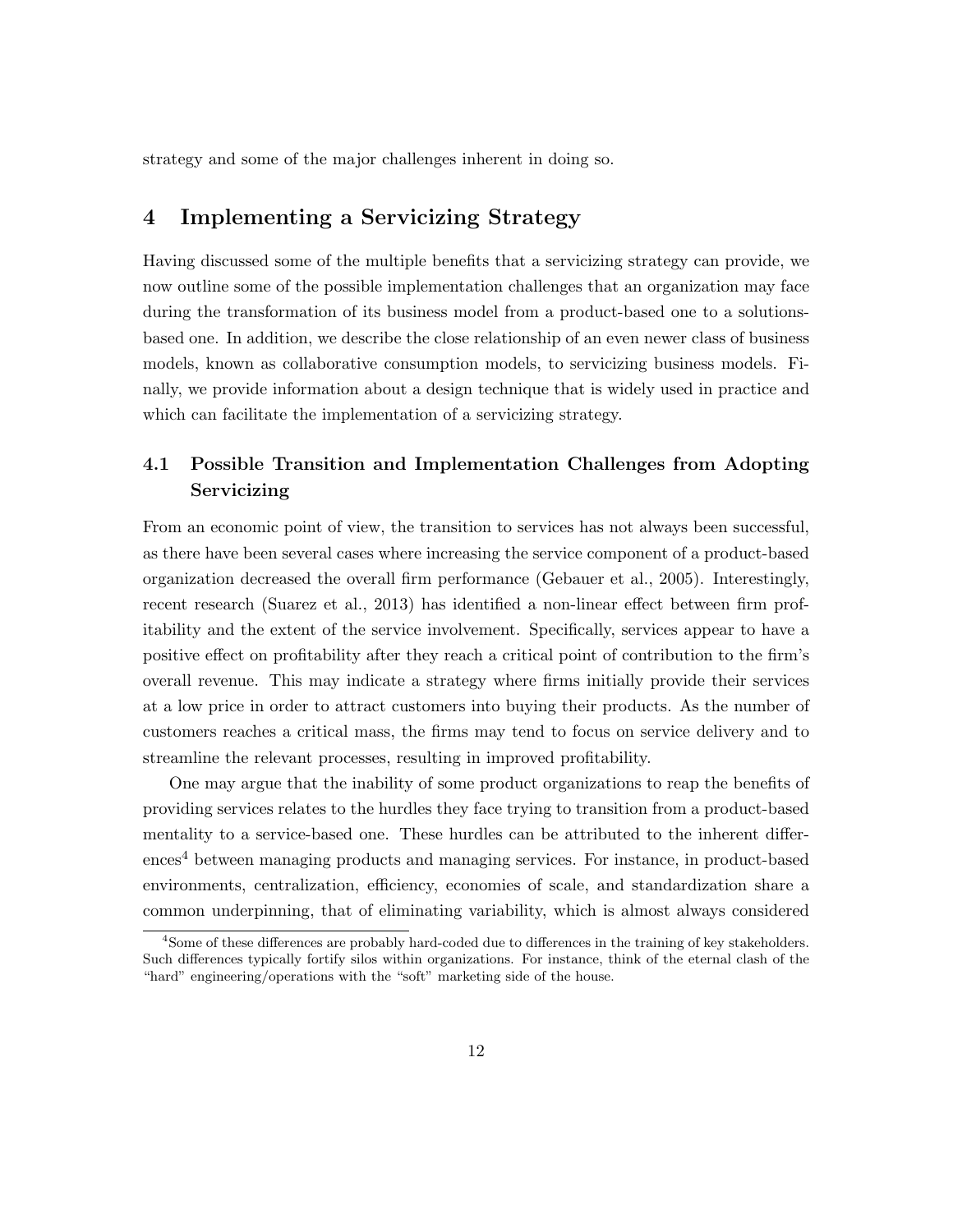<span id="page-12-0"></span>to be a necessary condition for successful operational and financial performance. Now compare this with the unique characteristics [\(Zeithaml et al., 1985\)](#page-24-6) that services are known to hold: i) intangibility (i.e., lack of specifications), ii) heterogeneity in the customer requests and/or the service outcome, iii) perishability (i.e., inability to inventory service performance/outcome), and iv) co-production (i.e., the need for both the provider and the customer to be engaged to deliver the service outcome). If anything, these characteristics imply an exposure to higher variability. Therefore, the tension between the two worlds immediately becomes apparent. Moving from one mindset to another may arguably require extensive organizational "rewiring."

Certain implementation challenges, however, may be unique to (or at least more pronounced under) a servicizing business model that attempts to decouple product ownership from customer value. Such challenges may pertain to:

- Internal resistance from employees, especially salespeople, who under a product regime are typically compensated based on commissions tied to the quantity of products or material sold. Under servicizing, the base of the transaction is the solution that the product offers, not the product per se. For this reason, incentive mechanisms will have to be redesigned so they do not depend on the quantity of products sold. New incentives may be focused on customer retention, increases in revenue, expansion of the customer base, etc. This can be a rocky transition because the differences in the magnitude of the dollar amount per transaction can be vast. For instance, 60-70% of the maintenance cost of a jet engine is attributed to the cost of materials. Replaceable parts include airfoils, blades, and guide vanes. A turbine blade may cost as much as \$8,000. Given that an engine may comprise 60 to 80 blades, this can bring the value of a potential sale up to \$700,000 for the maintenance of a single engine (information and numbers based on [Ackert, 2011\)](#page-20-4). Without proactively addressing the compensation schemes, a company may realize a loss of talent during the early stages of the transition to servicizing. [Toffel](#page-23-6) [\(2008\)](#page-23-6) provides a thorough discussion on the agency issues in servicizing business models.
- The complexity of the new contractual agreements. This can be the case especially when such agreements are based on (uncertain) product performance (e.g., engine up-time). The cost of implementing such contracts may be more difficult to estimate since it depends on performance that is unrealized at the time of the agreement. Because of this, manufacturers may be tempted to overpromise on key performance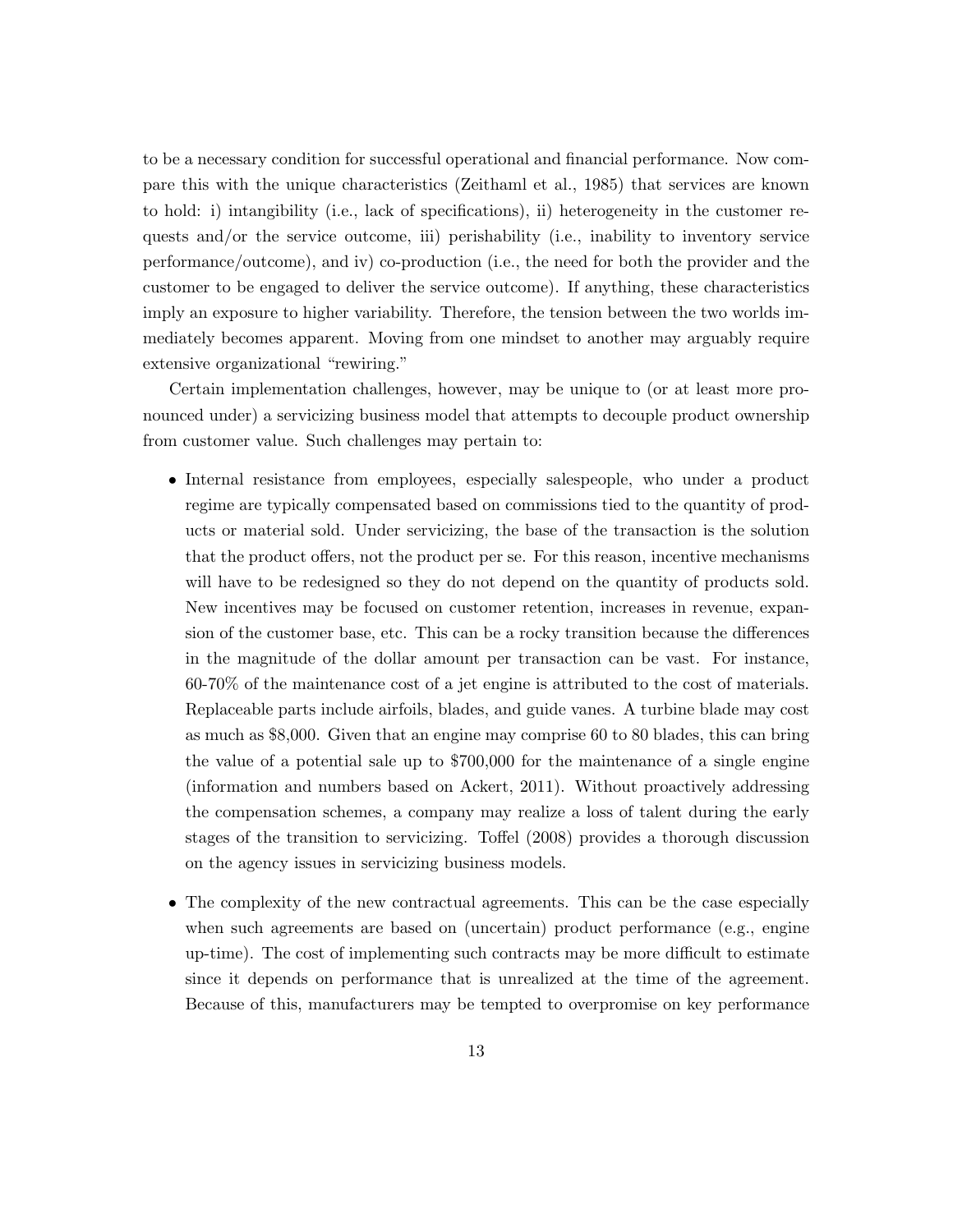<span id="page-13-0"></span>metrics. However, failure to deliver on these promises may impose steep penalties, either by financially compensating the customer or by making last minute arrangements (e.g., through third-party providers) to ensure that customer needs are met. Of course, such problems may subside over time due to the manufacturer obtaining better data about the performance of the products or the client's operating needs and conditions. The manufacturer may even use this feedback to invest in products with higher reliability [\(Guajardo et al., 2012\)](#page-22-5).

Changing the base of the transaction from the product to the service and solution level can be challenging for the customers too. The reason is that such a change also affects the basis of the cost-benefit analysis. Assessing the benefit requires a good estimation of the product usage needs (e.g., how many pages we print per year and what we gain from that), whereas assessing the cost requires the holistic estimation of expenses related to functions such as purchasing, operation, maintenance, and disposal, which for most organizations are decentralized (i.e., different parts of the organization are responsible for each function).

For instance, consider the failed attempt of Interface to transition from selling carpets to offering "floorcovering services." Specifically, through what was known as EvergreenTM Services Agreement (EVA), instead of selling carpets, Interface began offering long-term carpet leases that required the purchase of additional support services such maintenance and selective tiles replacement. However, several years after launch and despite the strong support from top-management, the EVA's market acceptance remained weak. One of the main reasons was that customers rarely understood how much they currently were spending on cleaning and maintaining their carpets since these expenses were often buried under more general maintenance and cleaning budgets. For this reason, the EVA option often appeared to be uneconomical compared with the perceived status quo [\(Oliva and Quinn, 2003;](#page-22-7) for a more detailed discussion of the reasons EVA failed, see [Toktay et al., 2006,](#page-24-7) and [Ferguson](#page-21-7) [and Plambeck, 2008\)](#page-21-7).

• Behavioral effects such as the endowment effect, which postulates that customers tend to place more value on objects that they own than on those that they do not [\(Thaler, 1980;](#page-23-7) [Kahneman et al., 1991\)](#page-22-8) and, for that reason, may not find servicizing as appealing as direct ownership. Although there is already evidence [\(The Economist,](#page-23-8) [2012\)](#page-23-8) that customers (especially of younger age) now exhibit a more utilitarian atti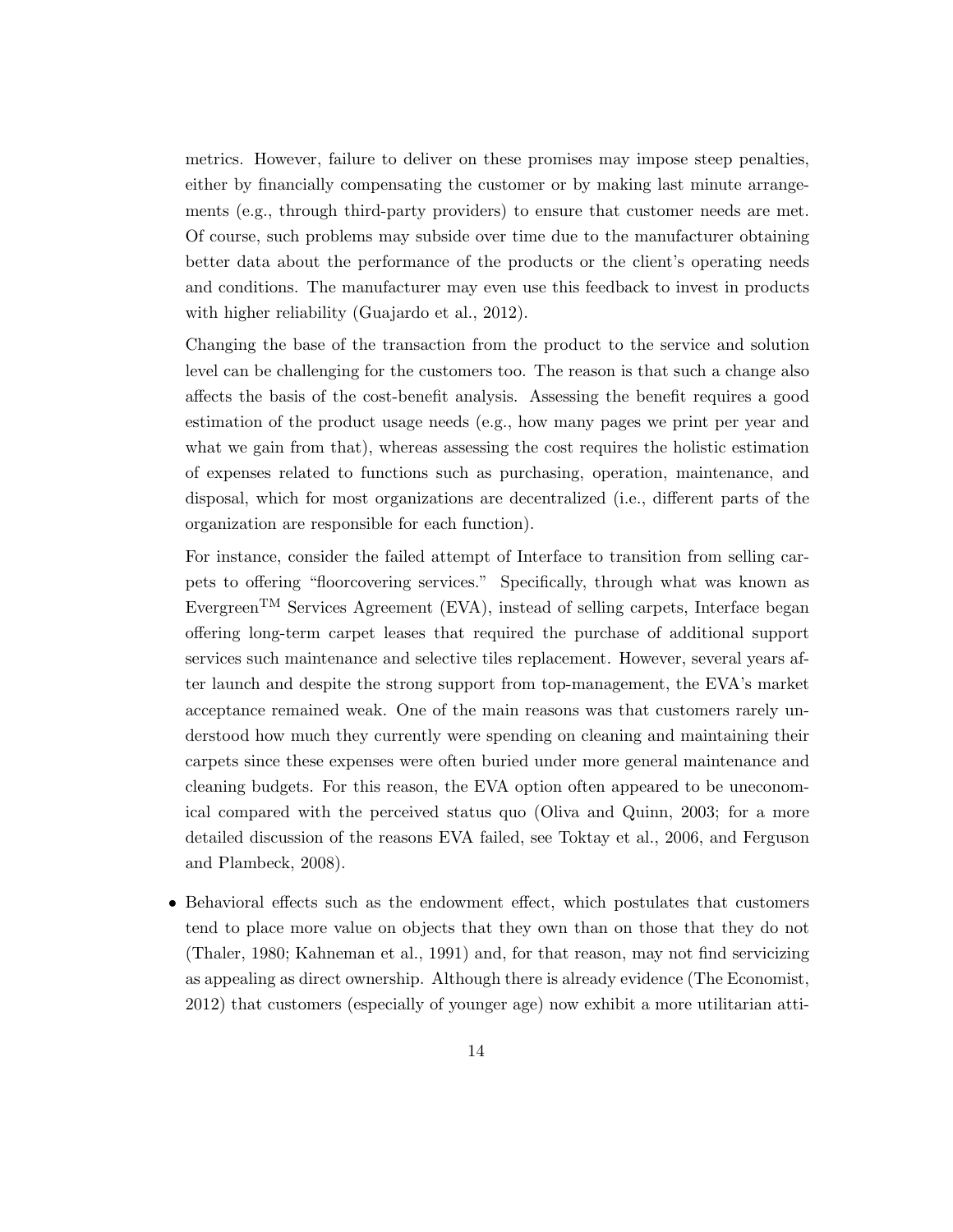<span id="page-14-0"></span>tude towards consumption that is not influenced as much by behavioral effects, this is a cultural/generational change that may require time to fully occur. Also, the lack of product ownership may induce availability or accessibility anxieties, similar to the range of anxieties observed among drivers of electric vehicles [\(Avci et al., 2015;](#page-20-5) [Lim](#page-22-9) [et al., 2015\)](#page-22-9).

- Faster deterioration due to heavier use or more frequent repairs of the products due to customers' careless use, or even abuse, of the equipment. For instance, car-sharing customers may be less mindful of road hazards or may be less conservative with their driving behavior when they are not financially responsible for the maintenance of the vehicle they use. Such behavior can also diminish possible environmental benefits because it may either decrease the efficiency of the products (i.e., products may require more energy to deliver the same amount of use) and/or may require the provider to replace the products more often (i.e., it may increase the number of products required per unit of time). As another example, theft, damages, and vandalism are among the most challenging problems that Vélib, the French bikesharing provider, has been facing since it started operating in Paris in 2007 [\(The New](#page-23-9) [York Times, 2009;](#page-23-9) [France24, 2013\)](#page-21-8). Extra security measures, monitoring mechanisms, product redesigns, and more frequent maintenance, however, can partially address such issues, albeit at an increased cost.
- Customer-induced negative externalities. Specifically, the fact that under servicizing customers do not maintain product ownership implies a loss of control over the product and that the value each customer derives, to a certain extent, depends on decisions made and actions taken (even inadvertently) by other customers. For instance, in a car sharing model, a late return of a vehicle can interfere with the reservations of other customers. Similarly, failure of one customer to refuel or maintain a vehicle's cleanliness can negatively affect the experience of the other users. To counter such negative experiences, the provider may be required to install monitoring mechanisms along with a penalty structure to dissuade such behaviors. However, such "instrumental controls" [\(Frei, 2005\)](#page-21-9) may be perceived as a license to break the rules (e.g., license to be late in the case of car sharing) because it quantifies the implications of doing so and, therefore, a customer can engage in a cost-benefit analysis, ignoring how their actions will affect other customers. According to [Levitt and Dubner](#page-22-10) [\(2005\)](#page-22-10), this was the case when some daycare centers in Israel imposed penalties on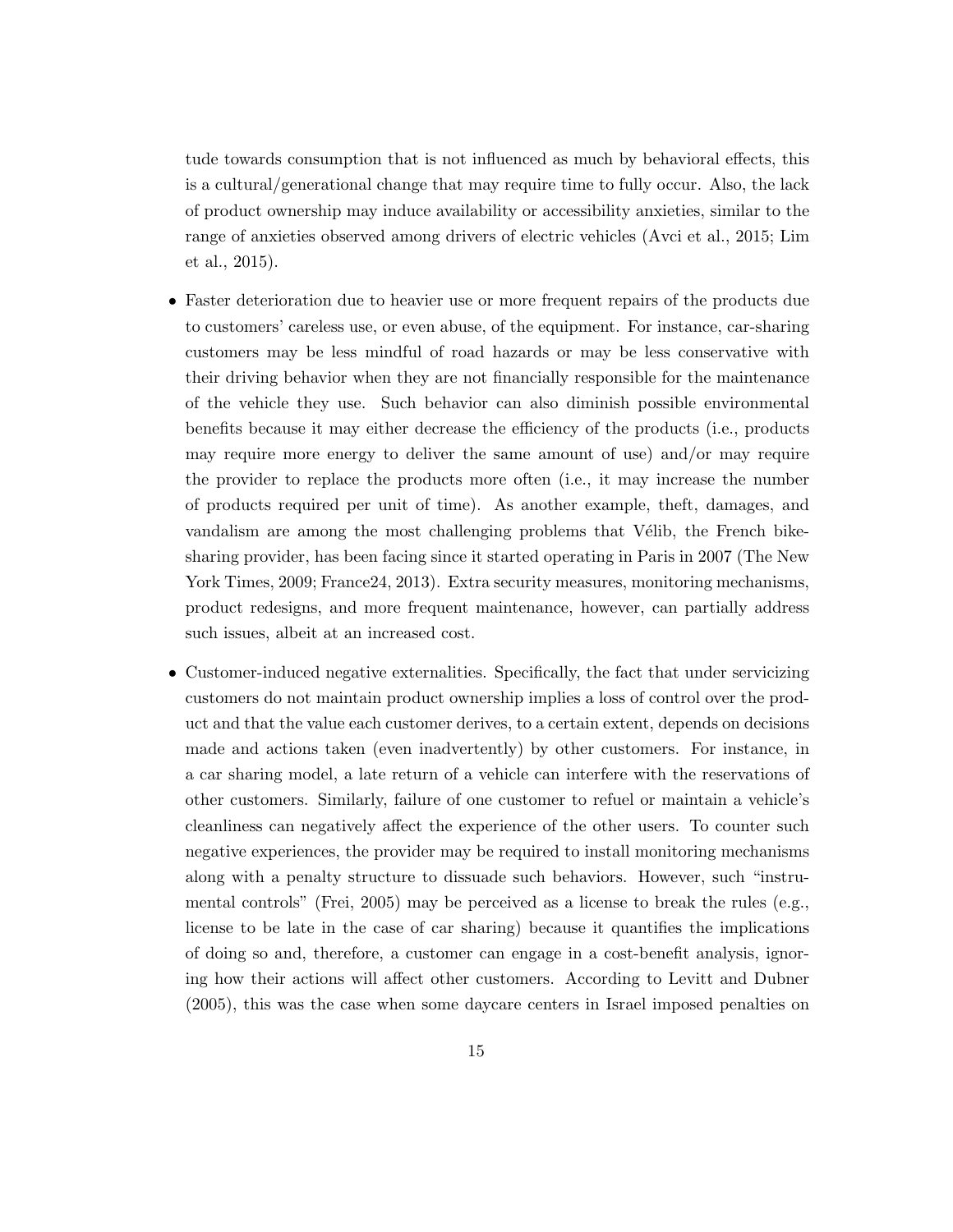<span id="page-15-2"></span>parents who were late in picking-up their kids. After announcing the fees the centers observed an increase in the parents' tardiness (the original experiment can be found in [Gneezy and Rustichini, 2000\)](#page-21-10). On the contrary, "normative controls" rely on subjective measures such as shame, guilt, embarrassment, and a sense of community or sense of duty. A provider's task is thus to devise mechanisms that can deter unacceptable behavior by eliciting such reactions and feelings. For instance, Zipcar always tries to create a sense of community by referring to its members as "Zipsters" or by featuring stories of its members and employees on its online magazine Ziptopia. For an excellent discussion of instrumental versus normative controls, see [Frei](#page-21-9) [\(2005\)](#page-21-9).

## <span id="page-15-0"></span>4.2 From an Economy Based on Products to Services and Now, to Collaborative Consumption?

Recently, a new type of business model has been gaining traction by building on what is known as collaborative consumption. The concept of collaborative consumption refers to the type of consumption that takes place through (peer-to-peer) sharing, swapping, lending, or other similar activities [\(Botsman and Rogers, 2011\)](#page-20-6). Such activities may or may not involve monetary exchange. For instance, other than maybe some gestures of appreciation (e.g., cooking dinner), members of Couchsurfing do not typically exchange money in return for the hospitality provided. On the other hand, in the more well-known business models of Airbnb and Uber, participating members (i.e., qualified hosts and drivers) contribute their properties by listing their apartments/houses and driving services, respectively, to the greater pool in return for monetary compensation, which is typically based on the amount of time the property was used by other customers. Similar to servicizing,<sup>[5](#page-15-1)</sup> the importance of product ownership is diminished in the sense that no ownership rights are transferred to each end-user and payment is linked to product usage.

Business models that rely on collaborative consumption may alleviate some of the economic issues identified earlier for the servicizing models by achieving a middle ground. For instance, drivers of Uber can still maintain the pride of ownership of their vehicles and, at the same time, improve the utilization for a fair compensation. Essentially, such

<span id="page-15-1"></span><sup>&</sup>lt;sup>5</sup>It has been suggested that PSS can be thought of as a special category of collaborative consumption business model [\(Botsman and Rogers, 2011\)](#page-20-6). However, we should point out that most collaborative consumption models are found in B2C contexts and are typically offered by third-party providers. In contrast, servicizing models are observed in both B2C and B2B settings and often are offered by manufacturers and/or third party providers.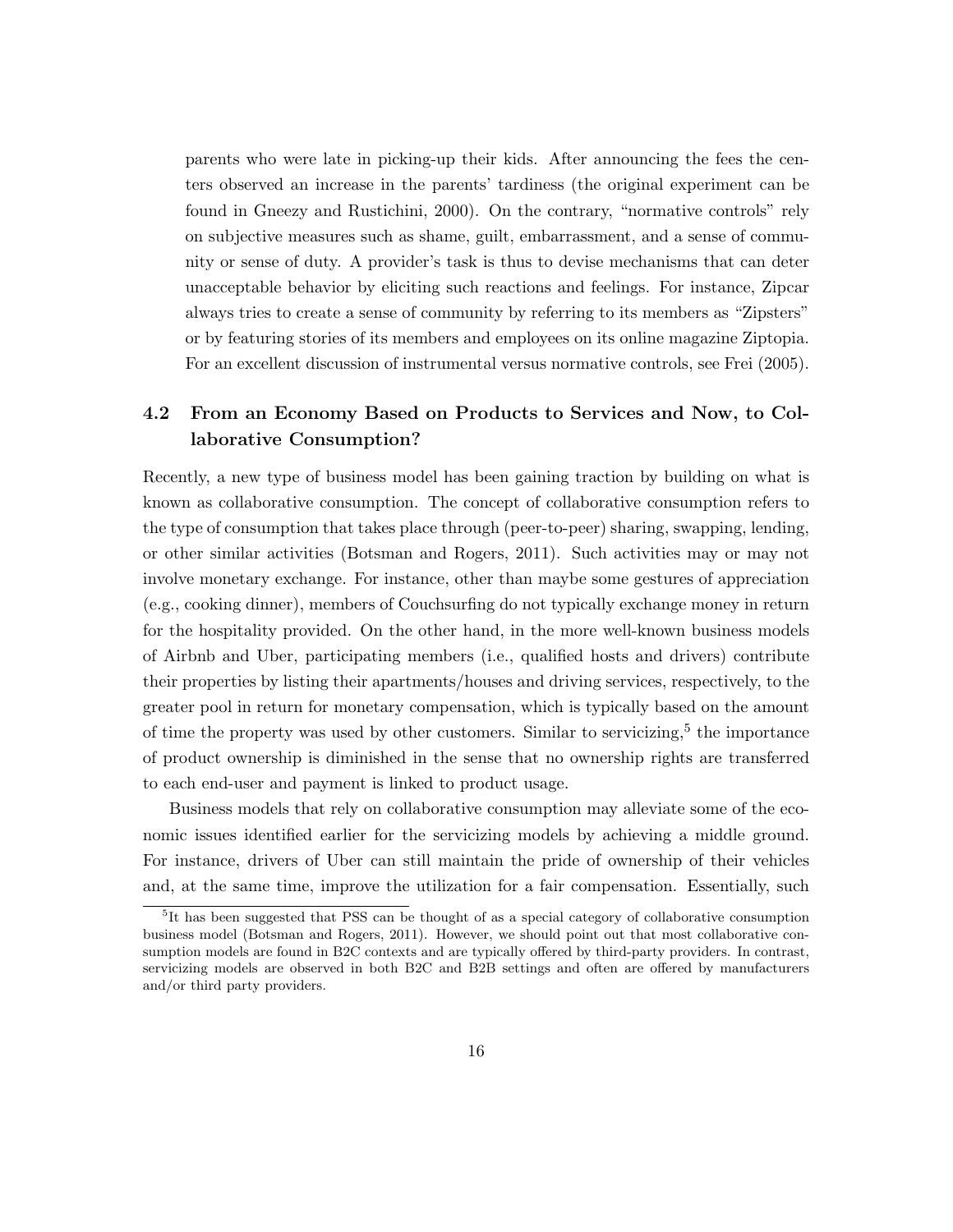<span id="page-16-1"></span>models achieve a more efficient matching of supply with demand by: i) increasing both the availability and accessibility of capacity, ii) encouraging efficient allocation of the supply through centralized and dynamic pricing, and iii) removing information asymmetries regarding the quality of the product/service through online review systems.

From an environmental point of view, however, it is not clear whether such new business models will have a positive impact. For instance, one may argue that Uber may be actually contributing to a higher environmental burden because, to a certain extent, it makes vehicle ownership more affordable by creating another source of revenue through which drivers can cover car ownership-related expenses (i.e., gas, maintenance, insurance, etc.). On the other hand, it can also be argued that it contributes to creating a more developed and interconnected network of transportation. As an example, it may make it easier for a traveler to hire an Uber cab to head to a Metro station and then use public transportation to travel to the final destination (e.g., the airport). Therefore, there may be segments of the market that find it more economical to cover their transportation needs through Uber (and public transportation) and, for that reason, choose to relinquish car ownership, thus contributing to the dematerialization of the economy.

Future research is needed to shed more light on the economic and environmental implications of collaborative consumption models. One promising direction can be the identification of the profile of customers (e.g., in terms of income or usage needs etc.) who would benefit most from choosing to cover their needs through such models.

#### <span id="page-16-0"></span>4.3 Design Tools that can Facilitate Servicizing

Implementing a servicizing strategy to transform from a product organization to a solutions organization will probably come along with an array of critical decisions. For instance, the firm may need to determine: the pricing structure (e.g., how much to charge and whether to include a fixed fee in addition to a pay-per-use fee), the capacity (e.g., in the context of car sharing, the size of the fleet; see [Bellos et al., 2013\)](#page-20-1), the efficiency/reliability/durability of its products (see [Guajardo et al., 2012](#page-22-5) and [Agrawal and Bellos, 2015\)](#page-20-2) or to what extent (if any at all) the "business-as-usual" model of selling products should be abandoned (e.g., the firm may decide to focus entirely on selling products, offering solutions or offering both solutions and selling products; see [Agrawal and Bellos, 2015\)](#page-20-2).

However, before a firm starts tackling such issues, certain aspects of which it may have addressed in its existing business model (e.g., pricing issues are not unique to servicizing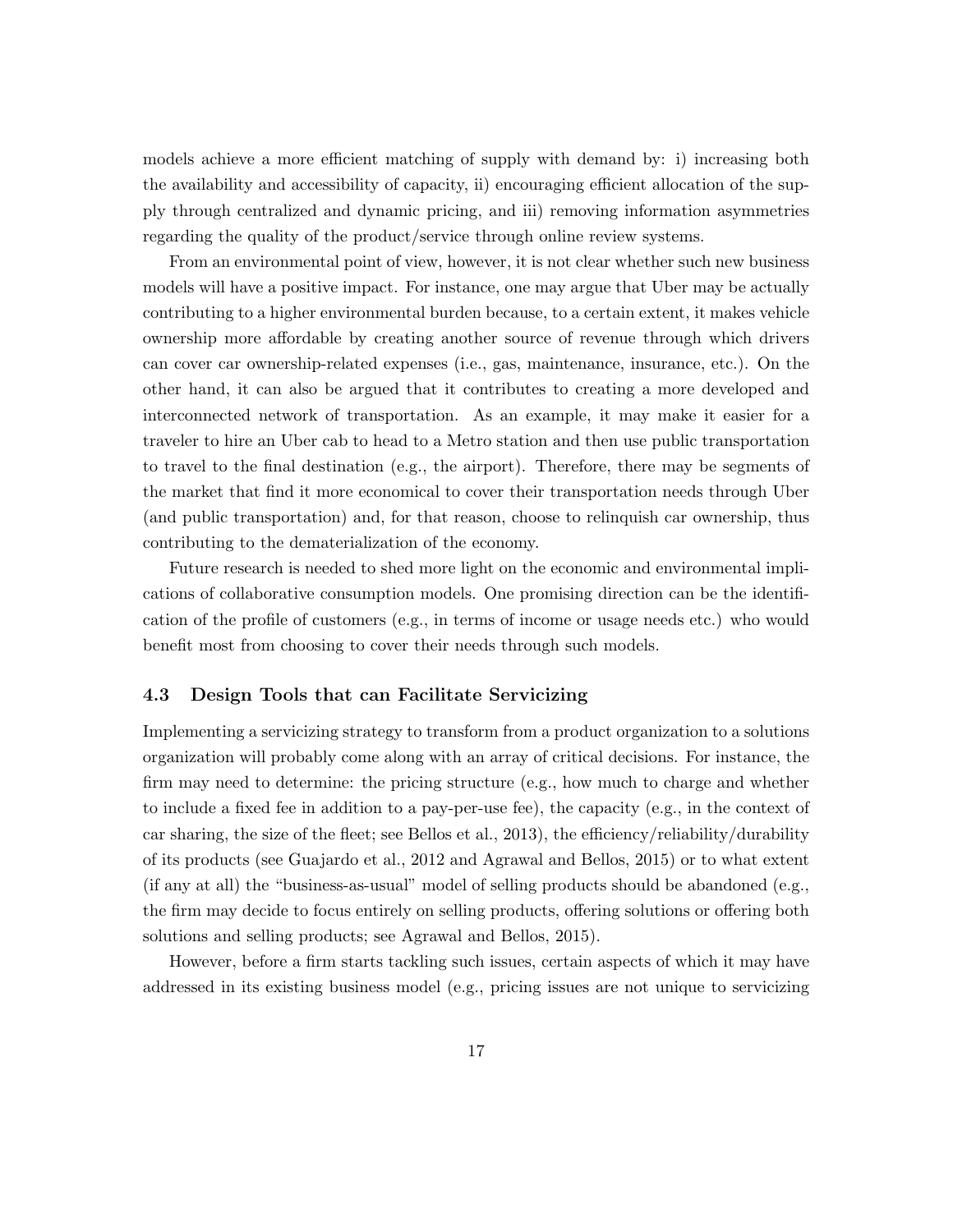<span id="page-17-1"></span>business models), it is important to identify the key differentiator between the practice of selling products and the practice of selling solutions. To do so it could attempt to answer the question of whether moving from the product business to the solutions business requires a materially different perspective. Namely, does the firm need to use different lenses to look at its offerings, or does it suffice to focus on the aforementioned operational and marketing issues (e.g., determining the capacity and the pricing, respectively)?

To answer these questions requires going through the task of rephrasing and reframing everything in terms of solutions. This can be a revealing exercise. For instance, thinking in terms of selling mobility solutions (as opposed to selling cars) may uncover that the order winners no longer have to do with certain product specifications (e.g., time to increase speed from 0-60 mph) and features (e.g., whether a specific car model comes with dual climate control and electronically adjustable seats). This first step can eliminate the productrelated tunnel vision and enable the firm to start thinking along the lines of how to best assist their customers in meeting their basic needs.

This implies a holistic perspective that extends before and after the transaction point (i.e., the point where payment occurs) between a customer and a firm. For instance, the satisfaction that customers derive from meeting their mobility needs through a car sharing program is also determined by the ease with which they: navigate through the website to find available vehicles and make reservations, make changes in their reservations, find the designated parking lot and the reserved car, address unforeseen situations (e.g., having a flat tire), and, finally, make payments and manage their accounts. The challenge in this case for the firm is to identify the different elements that shape the overall customer experience.

Towards this end, design thinking can be of great value. Design thinking [\(Brown, 2008\)](#page-20-7) refers to a human-centered design approach that relies on direct observation and rapid prototyping (indeed, services can be prototyped; see [Thomke, 2003\)](#page-23-10) to create solutions that holistically address customer needs. It goes beyond traditional marketing techniques (e.g., focus groups) because it allows customers to be in their natural environment where they may use a product or receive a service. This is typically achieved through empathic techniques [\(Leonard and Rayport, 1997\)](#page-22-11) such as shadowing, which allow researchers to have a customer-centric view of the firm's offering. One of the most insightful and practical outcomes of these techniques is the creation of the customer journey map<sup>[6](#page-17-0)</sup>. The customer

<span id="page-17-0"></span> ${}^{6}$ The concept of the customer journey relates to the service blueprints first mentioned in the seminal work of [Shostack](#page-23-11) [\(1987\)](#page-23-11). For a more recent discussion on the application of service blueprint see [Bitner et al.](#page-20-8)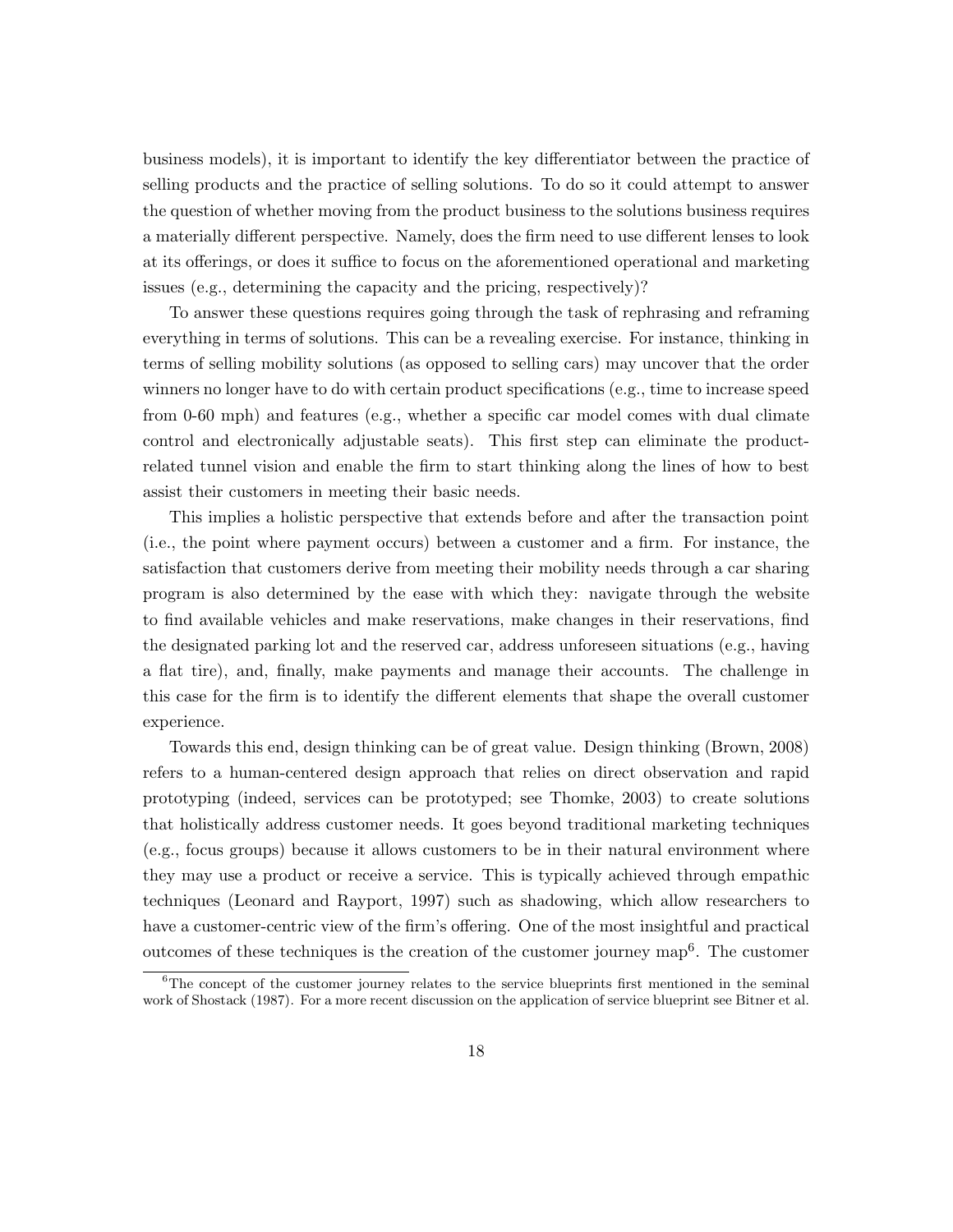<span id="page-18-1"></span>journey map delineates the series of different steps/stages that customers go through every time they satisfy a need (e.g., mobility need). These different stages are known as touchpoints (or moments of truth; see [Bitner et al., 2008\)](#page-20-8) because they indicate points/moments at which customers possibly interact with some aspect of the firm's offering (e.g., interact with the online reservation system) and derive an experience.

The value of the customer journey rests on the fact that it enables the firm to identify all the different elements that positively contribute to the customer experience along with the points of failure in which the firm needs to improve on. Essentially, it delineates the process through which customers interact with the firms. This process-based view is indicative of the role that the operations management discipline can play in the development of such methods. In addition to the process, the people (i.e., user) dimension is in support of the expansion of the celebrated "4P's" of the marketing mix to "6P's" that define the service mix [\(Teboul, 2006\)](#page-23-12). The customer journey represents a method that is conducive to collaborations among disciplines that can break the silos we mentioned before. IDEO, the innovation and design consulting firm, has pioneered its use as a design method in the domain of both products and services [\(Bhavnani and Sosa, 2006\)](#page-20-9) through the use of diverse and interdisciplinary teams. For an analytical treatment and discussion on the use of the customer journey as a service design framework, we refer the reader to [Bellos and](#page-20-10) [Kavadias](#page-20-10) [\(2014\)](#page-20-10).

Admittedly, we have presented two sides of the same coin. On one side, the transition to servicizing can be a challenging one as there are many difficulties that an organization may have to tackle. On the other (brighter) side, there are multiple benefits such as a growing demand for innovative business models that depart from conventional product/ownershipbased models and the existence of established design methods that can be used to make the implementation of servicizing models easier. In the next section, we conclude this chapter by offering some thoughts on what remains to be done.

# <span id="page-18-0"></span>5 Conclusion

The increasing number of manufacturing companies that transition to more service- and solution-oriented business models indicates that Theodore Levitt's quote that "People don't want to buy a quarter-inch drill. They want a quarter-inch hole!" [\(Christensen et al., 2006\)](#page-20-11)

[<sup>\(2008\)</sup>](#page-20-8). [Stickdorn and Schneider](#page-23-13) [\(2010\)](#page-23-13) describe additional design thinking methods applied on services.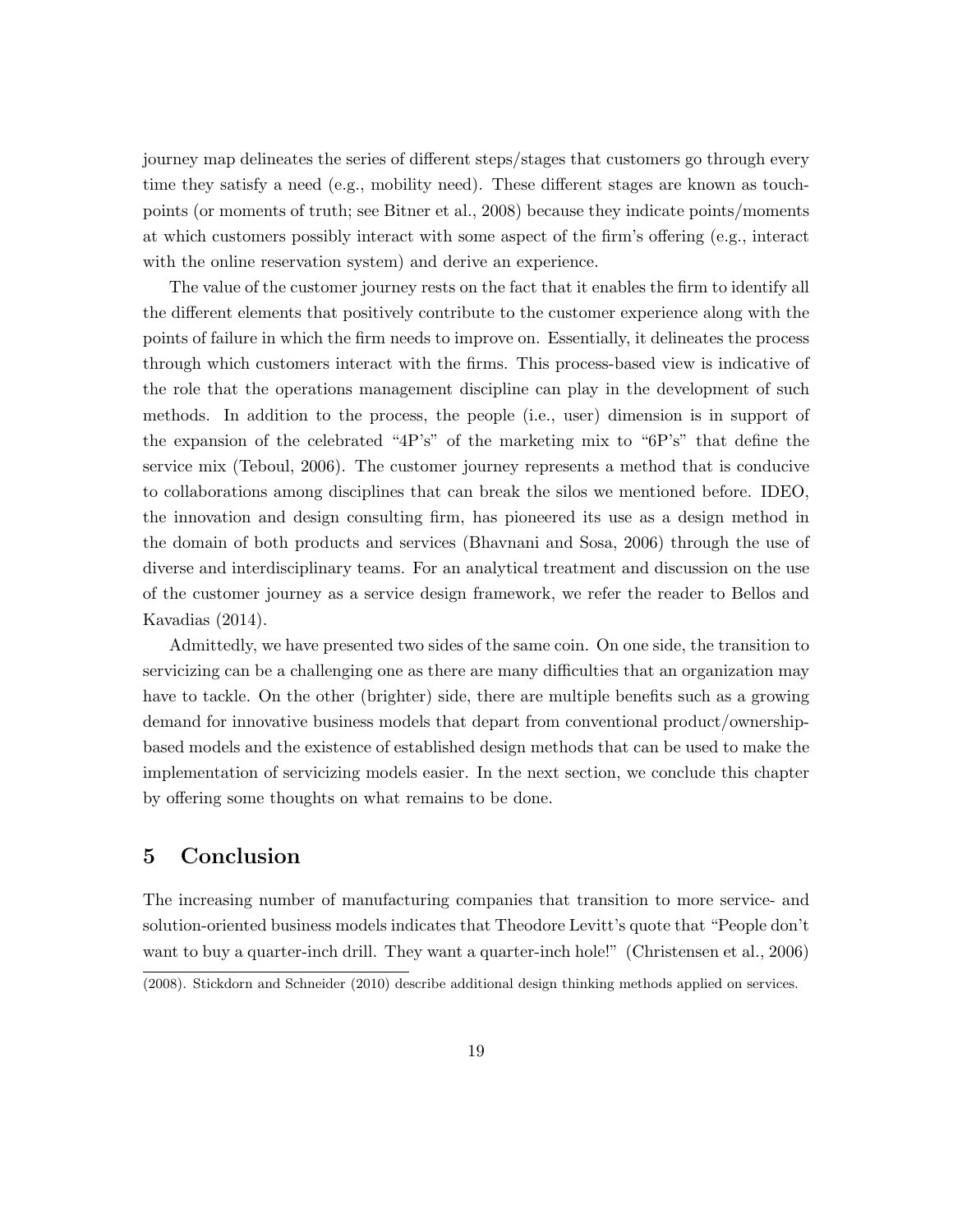<span id="page-19-0"></span>is more true and relevant than ever. Done correctly, this transition will be associated with environmental as well as economic benefits. In this chapter, we explored some potential advantages and disadvantages, from both the economic and environmental perspective, associated with this transition. Identifying these advantages and disadvantages is an important step closer to a service-based economy. However, there is more work that needs to be done both from researchers and practitioners to help overcome the hurdles that firms may face when making this transition. For instance,

- From an academic/research point of view: existing assessment methodologies such as Lifecycle Analysis (LCA) may have to be further developed and applied in servicizing settings to account for usage patterns, which may differ significantly compared with when customers own the product. Along these lines, it is not clear whether offering certain types of products through servicizing may result in more frequent replacement (due to increased wear and tear) and overall larger production quantity than other types of products. Furthermore, more light needs to be shed on the major drivers that determine customers' decisions to forego product ownership. When is the lack of ownership more acceptable to customers, and what kind of technologies need to be developed to alleviate "anxieties" about product unavailability (i.e., the concern about not having access to a product when needed)? Can offering an increased variety of products (e.g., under a car sharing program this would imply offering an increased variety of brands and trims) make servicizing models more appealing as customers get to experience a broader range of products?
- From a managerial point of view: perhaps the greatest challenge is a cultural one. Manufacturers need to realize that they are in the solutions business and act on this realization. Ford has already started its transition to a "mobility company" [\(Fortune,](#page-21-11) [2015\)](#page-21-11) and hopefully more manufacturers will be encouraged to follow this example. Of course, such a transition cannot and should not happen overnight. As highlighted by several successful cases [\(Ford, 2015;](#page-21-12) [Peugeot, 2015\)](#page-22-12), constant experimentation through small-scale pilot programs is likely the safest approach that manufacturers can use to gain momentum and make the transition.

Overall, we hope that our discussion in this chapter will motivate further interest in the exciting topic of servicizing as an alternative business model for product-centric firms.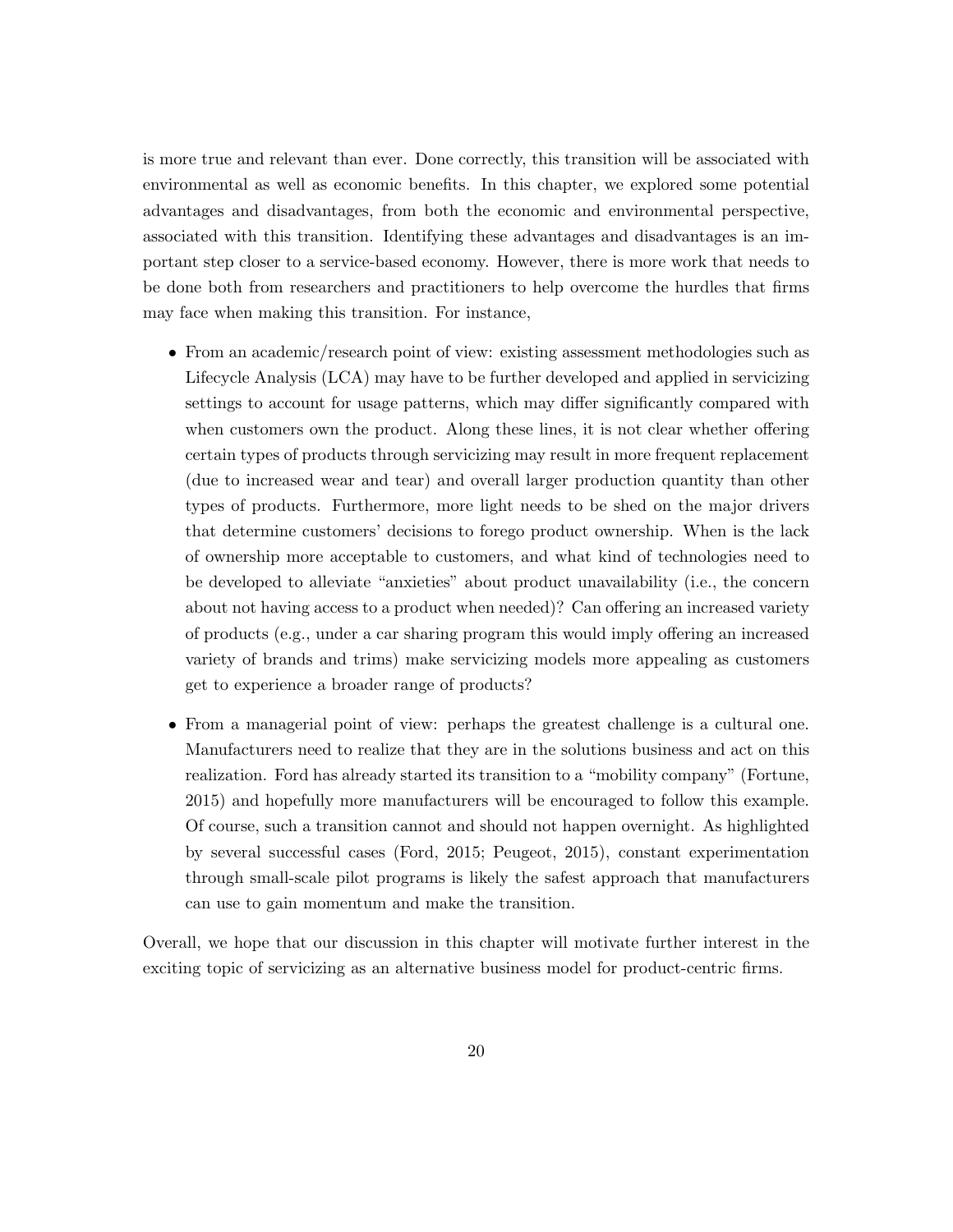### References

- <span id="page-20-4"></span>Ackert, S. 2011. Engine Maintenance Concepts for Financiers. Elements of Turbofan Shop Maintenance Costs. [http://www.aircraftmonitor.com/uploads/1/5/9/9/15993320/](http://www.aircraftmonitor.com/uploads/1/5/9/9/15993320/engine_mx_concepts_for_financiers___v2.pdf)  $engine_mx-concepts for-financies...v2.pdf.$
- <span id="page-20-2"></span>Agrawal, V., I. Bellos. 2015. The Potential of Servicizing as a Green Business Model. Working Paper.
- <span id="page-20-3"></span>Agrawal, V., M. Ferguson, B. Toktay, V. Thomas. 2012. Is Leasing Greener Than Selling? Management Sci. 58(3) 523–533.
- <span id="page-20-5"></span>Avci, B., K. Girotra, S. Netessine. 2015. Electric Vehicles with a Switching Station: Adoption and Environmental Impact. Management Sci.  $61(4)$  772–794.
- <span id="page-20-1"></span>Bellos, I., M. Ferguson, B. Toktay. 2013. To Sell and To Provide? The Economic and Environmental Implications of the Auto Manufacturer's Involvement in the Car Sharing Business. Working Paper.
- <span id="page-20-10"></span>Bellos, I., S. Kavadias. 2014. A Framework for Service Design. Working Paper.
- <span id="page-20-9"></span>Bhavnani, R., M. Sosa. 2006. IDEO: Service Design (A&B). INSEAD Case Study 11/2006- 5276.
- <span id="page-20-8"></span>Bitner, M., A. Ostrom, F. Morgan. 2008. Service Blueprinting: A Practical Technique for Service Innovation. Calif. Manage. Rev. 50(3) 66.
- <span id="page-20-6"></span>Botsman, R., R. Rogers. 2011. What's Mine is Yours: How Collaborative Consumption is Changing the Way We Live. Collins.
- <span id="page-20-7"></span>Brown, T. 2008. Design Thinking. Harvard Bus. Rev. 86(6) 84.
- <span id="page-20-0"></span>Businessweek. 2014. Chinas Revised GDP Shows Rebalancing Success with Bigger Service Sector. [http://www.businessweek.com/articles/2014-12-19/](http://www.businessweek.com/articles/2014-12-19/china-adds-the-equivalent-of-malaysia-to-its-output) [china-adds-the-equivalent-of-malaysia-to-its-output.](http://www.businessweek.com/articles/2014-12-19/china-adds-the-equivalent-of-malaysia-to-its-output)
- <span id="page-20-11"></span>Christensen, C., S. Cook, T. Hal. 2006. What Customers Want from your Products. Harvard Business School Newsletter: Working Knowledge .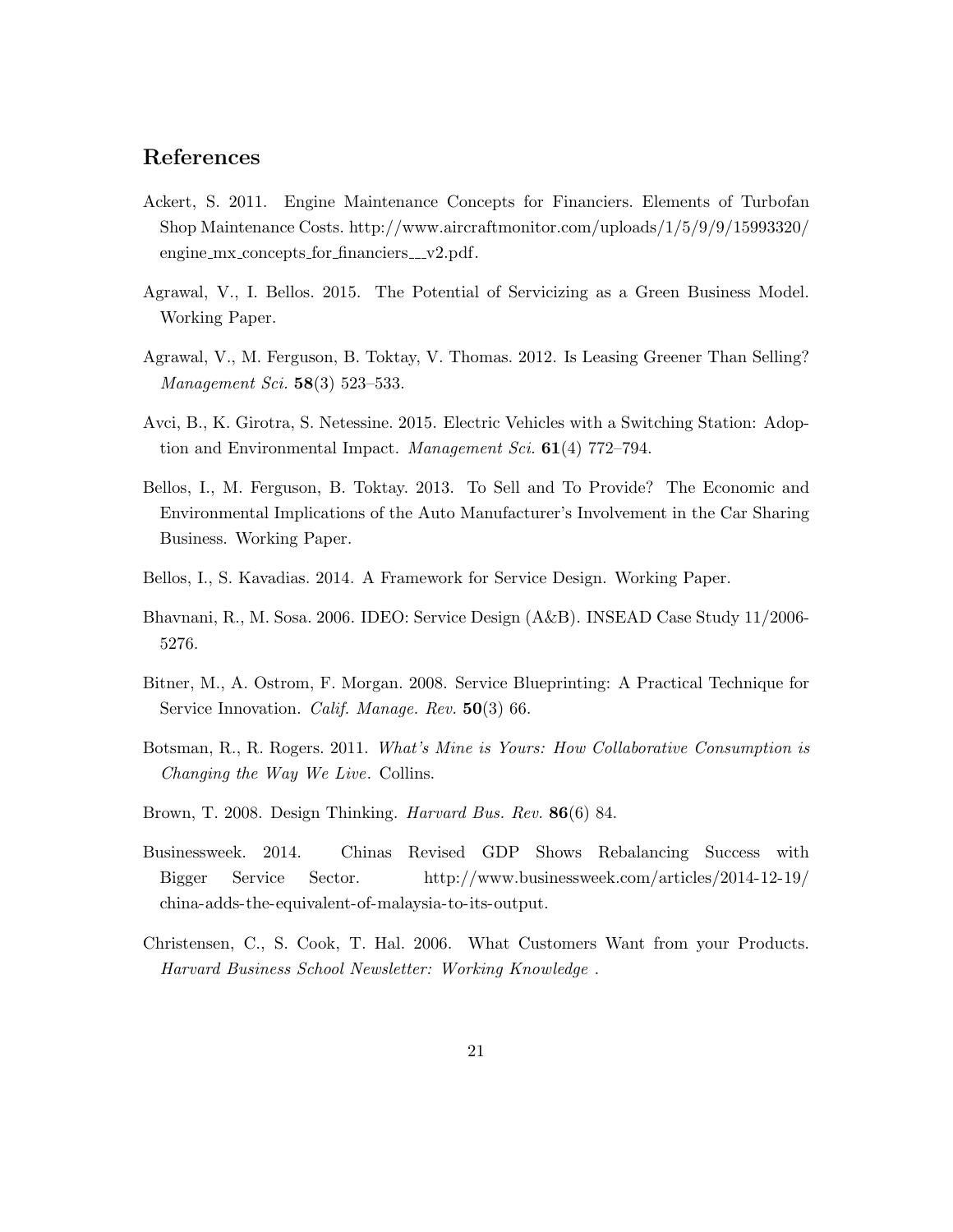- <span id="page-21-3"></span>Corbett, C., G. DeCroix. 2001. Shared-Savings Contracts for Indirect Materials in Supply Chains: Channel Profits and Environmental Impacts. Management Sci. 47(7) 881–893.
- <span id="page-21-4"></span>Corbett, C., G. DeCroix, A. Ha. 2005. Optimal Shared-Savings Contracts in Supply Chains: Linear Contracts and Double Moral Hazard. Eur. J. Oper. Res. 163(3) 653–667.
- <span id="page-21-0"></span>Department for Environment, Food & Rural Affairs. 2015. Digest of Waste and Resource Statistics. [https://www.gov.uk/government/statistics/](https://www.gov.uk/government/statistics/digest-of-waste-and-resource-statistics-2015-edition) [digest-of-waste-and-resource-statistics-2015-edition.](https://www.gov.uk/government/statistics/digest-of-waste-and-resource-statistics-2015-edition)
- <span id="page-21-1"></span>European Commission. 2014. Towards a Circular Economy: A Zero Waste Programme for Europe. [https://www.gov.uk/government/statistics/](https://www.gov.uk/government/statistics/digest-of-waste-and-resource-statistics-2015-edition) [digest-of-waste-and-resource-statistics-2015-edition.](https://www.gov.uk/government/statistics/digest-of-waste-and-resource-statistics-2015-edition)
- <span id="page-21-7"></span>Ferguson, M., E. Plambeck. 2008. Teaching note for interfaces evergreen services agreement.
- <span id="page-21-2"></span>Fischer, S., S. Steger, N. Jordan, M. OBrien, P. Schepelmann. 2012. Leasing Society, Policy Department A: Economic and Scientific Policy, Committee on Environment, Public Health and Food Safety, European Parliament.
- <span id="page-21-12"></span>Ford. 2015. Mobility Experiment: Ford Carsharing, Germany. [https://media.ford.com/content/fordmedia/fna/us/en/news/2015/01/06/](https://media.ford.com/content/fordmedia/fna/us/en/news/2015/01/06/mobility-experiment-ford-charsharing-germany.html) [mobility-experiment-ford-charsharing-germany.html.](https://media.ford.com/content/fordmedia/fna/us/en/news/2015/01/06/mobility-experiment-ford-charsharing-germany.html)
- <span id="page-21-11"></span>Fortune. 2015. How Fords Chief Became a Tech CEO. [http://fortune.com/2015/04/24/](http://fortune.com/2015/04/24/mark-fields-ford-ceo/) [mark-fields-ford-ceo/.](http://fortune.com/2015/04/24/mark-fields-ford-ceo/)
- <span id="page-21-8"></span>France24. 2013. Theft and Vandalism Blight Paris Bike-share System. [http://www.](http://www.france24.com/en/20130920-france-theft-vandalism-paris-bike-share-system-velib/) [france24.com/en/20130920-france-theft-vandalism-paris-bike-share-system-velib/.](http://www.france24.com/en/20130920-france-theft-vandalism-paris-bike-share-system-velib/)
- <span id="page-21-9"></span>Frei, F. 2005. Zipcar: Influencing Customer Behavior. Harvard Business School Case Study 9-605-054, Harvard University, Cambridge, MA.
- <span id="page-21-6"></span>Gebauer, H., E. Fleisch, T. Friedli. 2005. Overcoming the Service Paradox in Manufacturing Companies. European Management Journal 23(1) 14–26.
- <span id="page-21-10"></span>Gneezy, U., A. Rustichini. 2000. A Fine is a Price. J. Legal Stud. 29 1.
- <span id="page-21-5"></span>Greening, L., D. Greene, C. Difiglio. 2000. Energy Efficiency and Consumption-The Rebound Effect-A Survey. Energ. Policy 28(6) 389–401.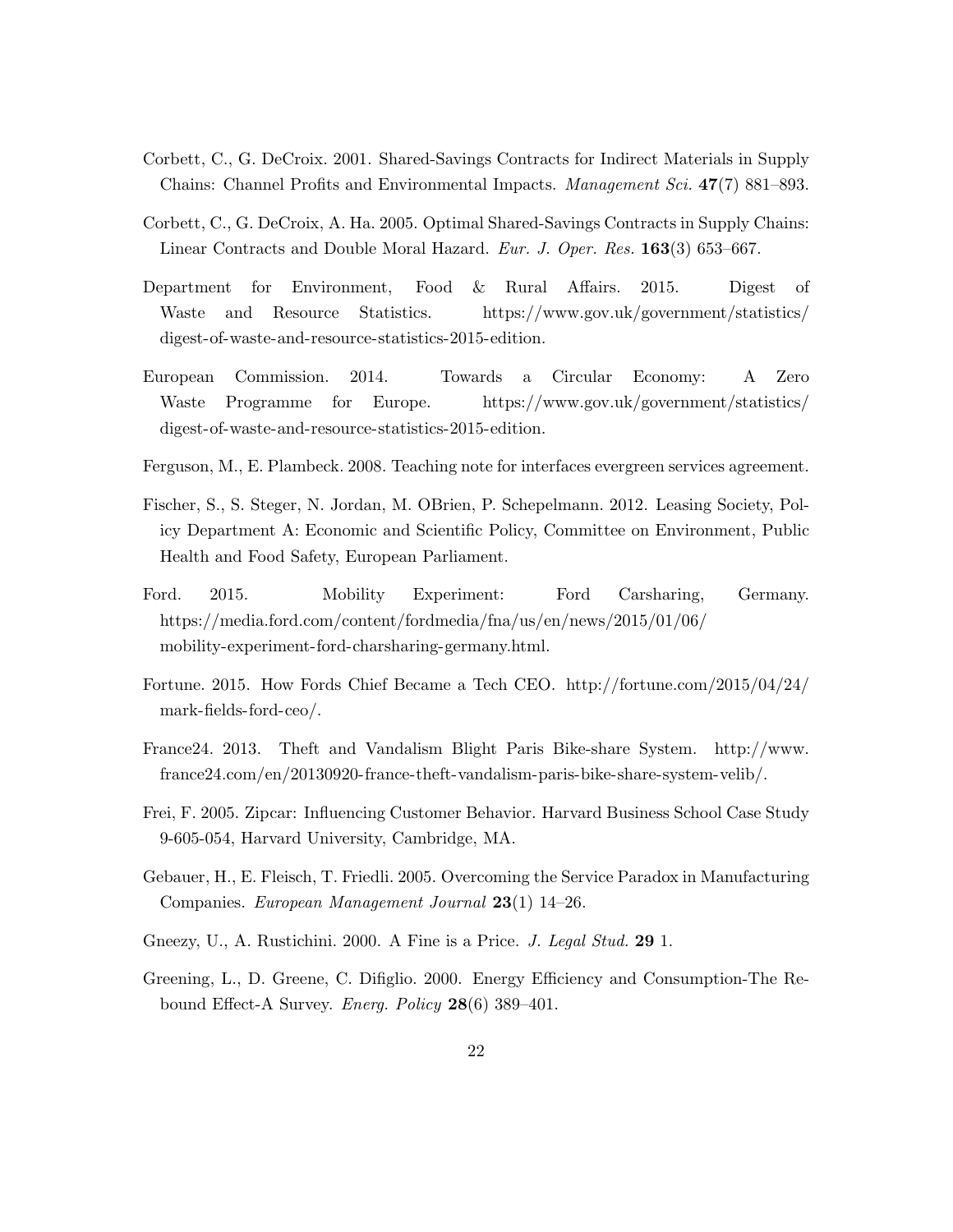- <span id="page-22-5"></span>Guajardo, J., M. Cohen, S. Kim, S. Netessine. 2012. Impact of Performance-based Contracting on Product Reliability: An Empirical Analysis. Management Sci. 58(5) 961–979.
- <span id="page-22-3"></span>Heiskanen, E., M. Jalas. 2000. Dematerialization Through Services: A Review and Evaluation of The Debate. Ministry of Environment.
- <span id="page-22-1"></span>IBM. 2014. IBM Issues Statement on U.S. Government Regulatory Approval of x86-Based Server Divestiture to Lenovo. [https://www-03.ibm.com/press/us/en/pressrelease/](https://www-03.ibm.com/press/us/en/pressrelease/44588.wss) [44588.wss.](https://www-03.ibm.com/press/us/en/pressrelease/44588.wss)
- <span id="page-22-8"></span>Kahneman, D., J. Knetsch, R. Thaler. 1991. Anomalies: The Endowment Effect, Loss Aversion, and Status Quo Bias. The Journal of Economic Perspectives 193–206.
- <span id="page-22-4"></span>Lambrecht, A., B. Skiera. 2006. Paying too much and Being Happy About it: Existence, Causes, and Consequences of Tariff-Choice Biases. J. Marketing Res. 43(2) 212–223.
- <span id="page-22-0"></span>Lenovo. 2004. Lenovo to Acquire IBM Personal Computing Division. [http://www.lenovo.](http://www.lenovo.com/news/us/en/2005/04/ibm_lenovo.html) [com/news/us/en/2005/04/ibm](http://www.lenovo.com/news/us/en/2005/04/ibm_lenovo.html) lenovo.html.
- <span id="page-22-11"></span>Leonard, D., J. Rayport. 1997. Spark Innovation Through Empathic Design. *Harvard Bus.* Rev. 75 102–115.
- <span id="page-22-10"></span>Levitt, S., S. Dubner. 2005. Freakonomics: A Rogue Economist Explores the Hidden Side of Everything. William Morrow.
- <span id="page-22-9"></span>Lim, M., H. Mak, Y. Rong. 2015. Toward Mass Adoption of Electric Vehicles: Impacts of the Range and Resale Anxieties. Manufacturing Service Oper. Manufacturing  $17(1)$ 101–119.
- <span id="page-22-6"></span>MacLean, H., L. Lave. 2003. Life Cycle Assessment of Automobile/Fuel Options. *Environ*mental science  $\mathfrak G$  technology **37**(23) 5445-5452.
- <span id="page-22-7"></span>Oliva, R., J. Quinn. 2003. Interfaces Evergreen<sup>TM</sup> Services Agreement. Harvard Business School Case Study 9-603-112, Harvard University, Cambridge, MA.
- <span id="page-22-12"></span>Peugeot. 2015. Mu by Peugeot. [http://www.peugeot.com/en/products-services/services/](http://www.peugeot.com/en/products-services/services/mu-by-peugeot) [mu-by-peugeot.](http://www.peugeot.com/en/products-services/services/mu-by-peugeot)
- <span id="page-22-2"></span>Rothenberg, S. 2007. Sustainability through Servicizing. Sloan Manage. Rev. 48(2) 83–91.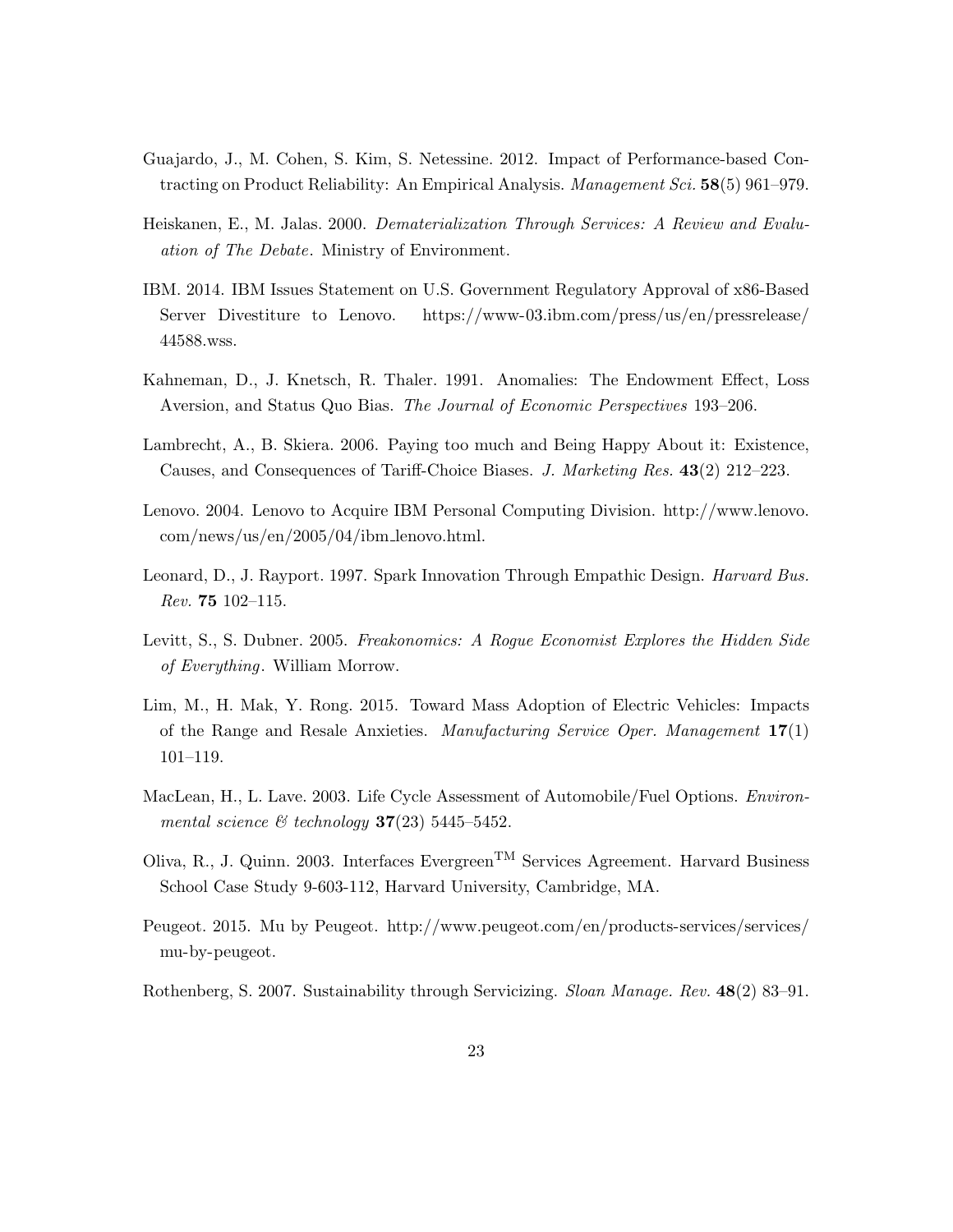- <span id="page-23-3"></span>Sawhney, M., S. Balasubramanian, V. Krishnan. 2003. Creating Growth With Services. MIT Sloan Manage. Rev.  $45(2)$  34–44.
- <span id="page-23-11"></span>Shostack, G. 1987. Service Positioning Through Structural Change. J. Marketing 51(1) 34–43.
- <span id="page-23-1"></span>SKF. 2014. Asset Diagnostic Services. [http://www.skf.com/group/services/](http://www.skf.com/group/services/asset-management-services/asset-diagnostic-services/index.html) [asset-management-services/asset-diagnostic-services/index.html.](http://www.skf.com/group/services/asset-management-services/asset-diagnostic-services/index.html)
- <span id="page-23-2"></span>Stahel, W. 1994. The Utilization-Focused Service Economy: Resource Efficiency and Product-Life Extension. National Academy Press, Washington. DC.
- <span id="page-23-13"></span>Stickdorn, M., J. Schneider. 2010. This is Service Design Thinking: Basics-Tools-Cases . BIS Publishers.
- <span id="page-23-5"></span>Suarez, F., M. Cusumano, S. Kahl. 2013. Services and the Business Models of Product Firms: An Empirical Analysis of the Software Industry. *Management Sci.* 59(2) 420–435.
- <span id="page-23-4"></span>Sullivan, J., E. Cobas-Flores. 2001. Full Vehicle LCAs: A Review. Tech. rep., SAE Technical Paper.
- <span id="page-23-12"></span>Teboul, J. 2006. Service is Front Stage: Positioning Services for Value Advantage. Palgrave Macmillan.
- <span id="page-23-7"></span>Thaler, R. 1980. Toward a Positive Theory of Consumer Choice. Journal of Economic Behavior  $\mathcal B$  Organization 1(1) 39–60.
- <span id="page-23-8"></span>The Economist. 2012. Seeing the Back of the Car. [http://www.economist.com/node/](http://www.economist.com/node/21563280) [21563280.](http://www.economist.com/node/21563280)
- <span id="page-23-9"></span>The New York Times. 2009. French Ideal of Bicycle-Sharing Meets Reality. [http://www.](http://www.nytimes.com/2009/10/31/world/europe/31bikes.html?pagewanted=all&_r=1&) [nytimes.com/2009/10/31/world/europe/31bikes.html?pagewanted=all&](http://www.nytimes.com/2009/10/31/world/europe/31bikes.html?pagewanted=all&_r=1&)  $r=1$ &.
- <span id="page-23-0"></span>The World Bank. 2013. Indicators. [http://data.worldbank.org/indicator/NV.SRV.TETC.](http://data.worldbank.org/indicator/NV.SRV.TETC.ZS) [ZS.](http://data.worldbank.org/indicator/NV.SRV.TETC.ZS)
- <span id="page-23-10"></span>Thomke, S. 2003. R&D Comes to Services. Bank of Americas Path breaking Experiments. Harvard Bus. Rev. 81(4) 70–9.
- <span id="page-23-6"></span>Toffel, M. 2008. Contracting for Servicizing. Working Paper, Harvard Business School.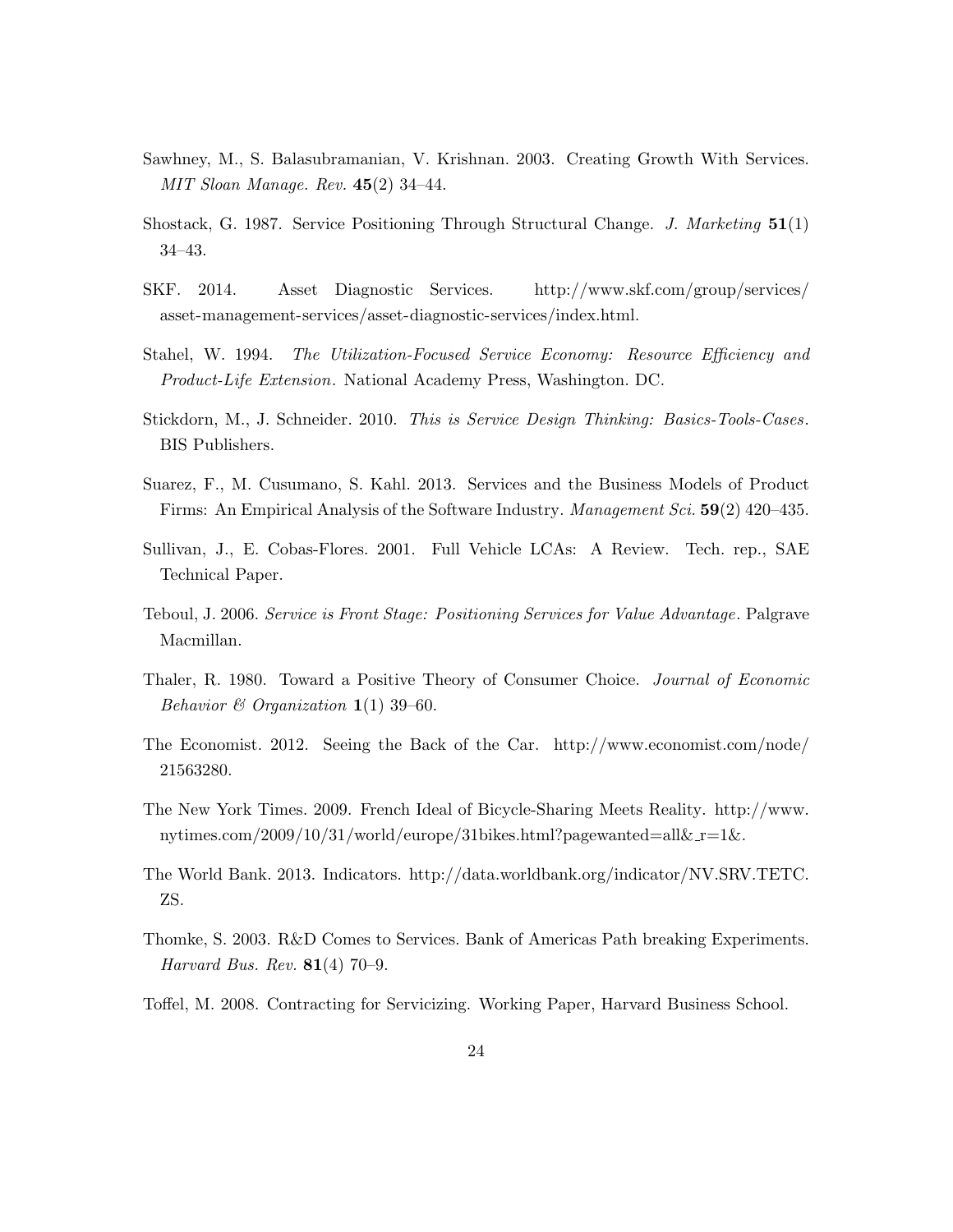- <span id="page-24-7"></span>Toktay, B., L. Selhat, R. Anderson. 2006. Doing Well by Doing Good: Interface's Vision of being the First Industrial Company in the World to Attain Sustainability. Enterprise Transformation: Understanding and Enabling Fundamental Change, W. Rouse Ed. Wiley.
- <span id="page-24-3"></span>Tukker, A. 2004. Eight Types of Product–Service System: Eight Ways to Sustainability? Experiences from SusProNet. Business Strategy and the Environment 13(4) 246–260.
- <span id="page-24-1"></span>U.S. Environmental Protection Agency. 2009. Green Servicizing for a More Sustainable US Economy: Key Concepts, Tools and Analyses to Inform Policy Engagement. [http:](http://www.epa.gov/epawaste/conserve/tools/stewardship/docs/green-service.pdf) [//www.epa.gov/epawaste/conserve/tools/stewardship/docs/green-service.pdf.](http://www.epa.gov/epawaste/conserve/tools/stewardship/docs/green-service.pdf)
- <span id="page-24-0"></span>U.S. Environmental Protection Agency. 2012. Municipal Solid Waste Generation, Recycling, and Disposal in the United States: Facts and Figures for 2012. [http://www.epa.](http://www.epa.gov/osw/nonhaz/municipal/pubs/2012_msw_fs.pdf) [gov/osw/nonhaz/municipal/pubs/2012](http://www.epa.gov/osw/nonhaz/municipal/pubs/2012_msw_fs.pdf) msw fs.pdf.
- <span id="page-24-2"></span>White, A., M. Stoughton, L. Feng. 1999. Servicizing: The Quiet Transition to Extended Producer Responsibility. Tech. rep., U. S. Environmental Protection Agency, Office of Solid Waste.
- <span id="page-24-5"></span>Wise, R., P. Baumgartner. 1999. Go Downstream. Harvard Bus. Rev.  $77(5)$  133–41.
- <span id="page-24-4"></span>Xerox. 2014. Managed Print Services. [http://services.xerox.com/managed-print-services/](http://services.xerox.com/managed-print-services/enus.html) [enus.html.](http://services.xerox.com/managed-print-services/enus.html)
- <span id="page-24-6"></span>Zeithaml, V., A. Parasuraman, L. Berry. 1985. Problems and Strategies in Services Marketing. J. Marketing 49(2) 33–46.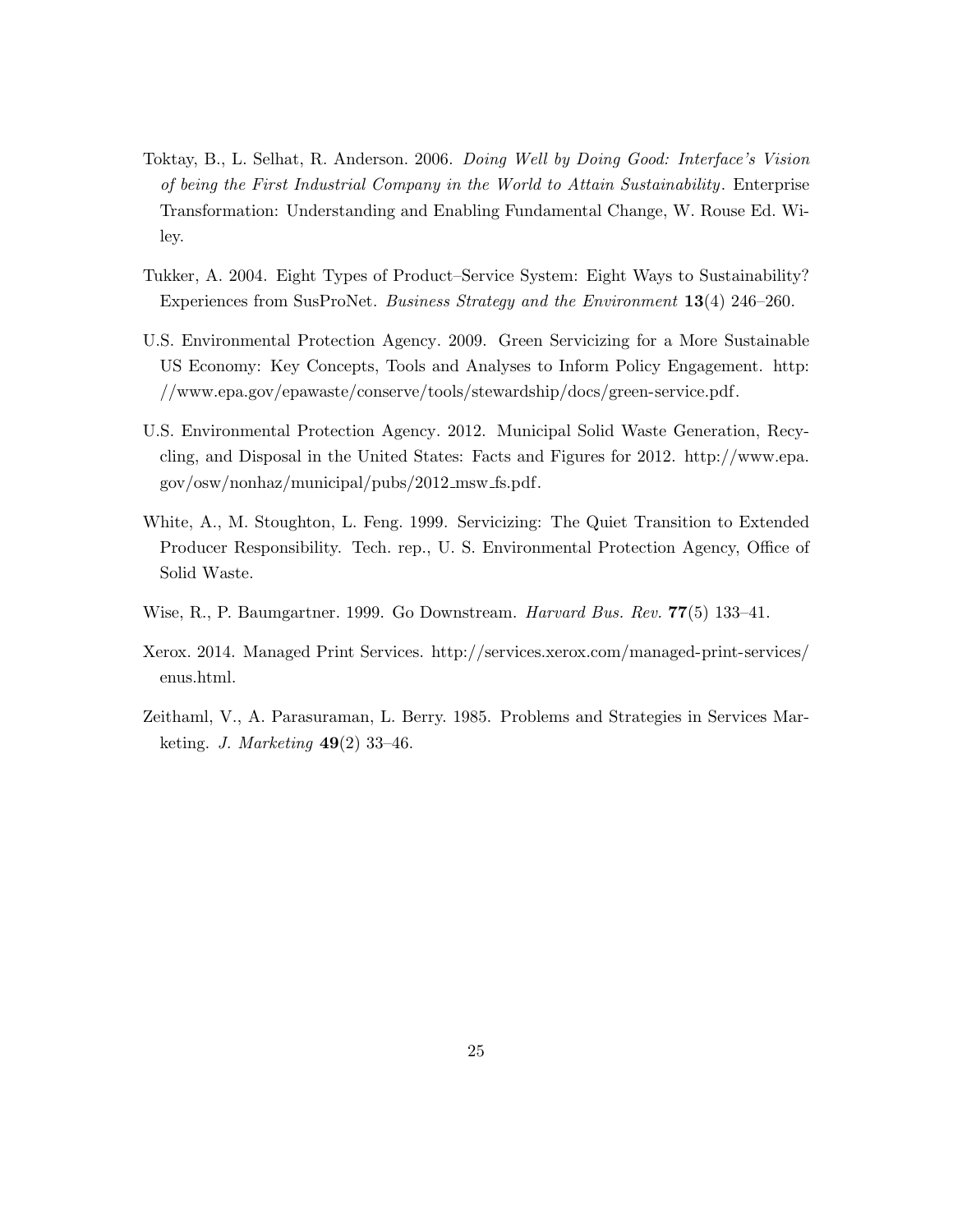# Index

behavioral effects, [14](#page-13-0) endowment effect, [14](#page-13-0) flat rate bias, [9](#page-8-1) taxi-meter effect, [9](#page-8-1) bike-sharing, [15](#page-14-0) car sharing, [7,](#page-6-1) [9,](#page-8-1) [11,](#page-10-2) [15,](#page-14-0) [17,](#page-16-1) [18,](#page-17-1) [20](#page-19-0) Car2Go, [9](#page-8-1) chemical management solutions, [9](#page-8-1) circular economy, [3](#page-2-1) collaborative consumption, [16](#page-15-2) examples Airbnb, [16](#page-15-2) Couchsurfing, [16](#page-15-2) Uber, [16](#page-15-2) commoditization, [5](#page-4-1) coupling; see also decoupling, [3](#page-2-1) customer journey, [18,](#page-17-1) [19](#page-18-1) moments of truth, [19](#page-18-1) touch-points, [19](#page-18-1) decoupling, [9](#page-8-1) Dell, [5](#page-4-1) dematerialization, [9,](#page-8-1) [11,](#page-10-2) [17](#page-16-1) design thinking, [18](#page-17-1) disposable society, [3](#page-2-1) waste, [3](#page-2-1) document reproduction services, [6](#page-5-2) empathic techniques, [18](#page-17-1) environmental burden, [10](#page-9-1) externalities, [15](#page-14-0) instrumental controls, [15](#page-14-0)

normative controls, [16](#page-15-2) floorcovering services, [14](#page-13-0) Ford, [20](#page-19-0) fractional ownership, [7](#page-6-1) GM, [5](#page-4-1) Gross Domestic Product, [4](#page-3-2) Hewlett-Packard, [5](#page-4-1) IBM, [5](#page-4-1) IDEO, [19](#page-18-1) incentives, [13](#page-12-0) Interface, [14](#page-13-0) Jevons paradox, [11](#page-10-2) Lenovo, [5](#page-4-1) lifecycle approach, [10](#page-9-1) marketing mix, [19](#page-18-1) mobility services, [6](#page-5-2) NetJets, [7](#page-6-1) order winners, [18](#page-17-1) pay-per-use, [9,](#page-8-1) [10,](#page-9-1) [17](#page-16-1) performance-based contracting, [8](#page-7-2) pooling, [9,](#page-8-1) [11](#page-10-2) Power-by-the-Hour, [8](#page-7-2) product efficiency, [11](#page-10-2) reliability, [9](#page-8-1) Product Service Systems, [6](#page-5-2)